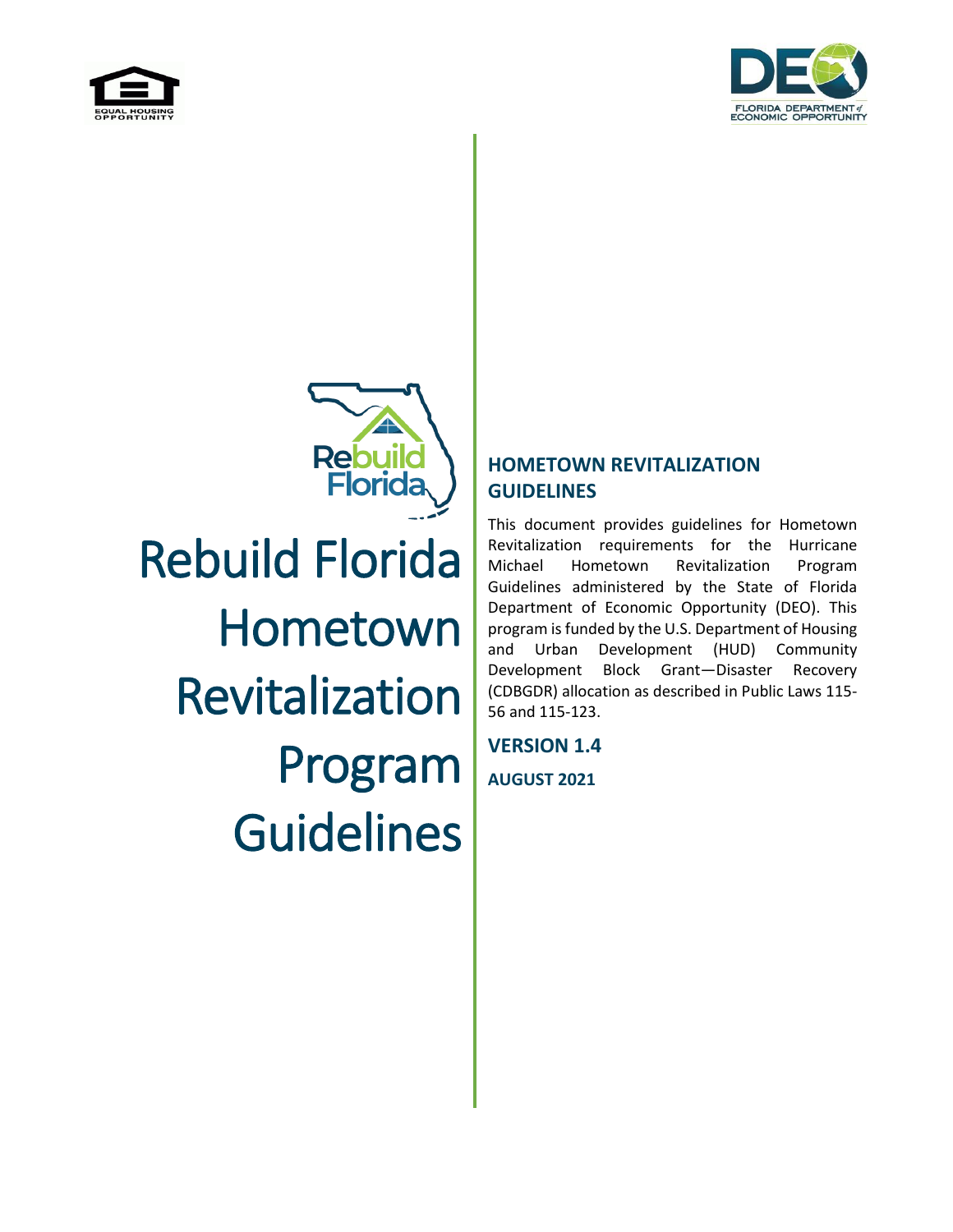## VERSION HISTORY

| Version<br><b>Number</b> | Change<br><b>Date</b> | <b>Summary of Changes</b>                                                                                                                                                                                                                                                                                                                                                                                         |  |
|--------------------------|-----------------------|-------------------------------------------------------------------------------------------------------------------------------------------------------------------------------------------------------------------------------------------------------------------------------------------------------------------------------------------------------------------------------------------------------------------|--|
| 1.1                      | 1/19/2021             | Under Eligible Counties that Experienced Strom Damage Chart correctly<br>identified Holmes county as a State Most Impacted and Distressed County<br>Made grammatical correction on item #4<br>Under Scoring Criteria Table added scoring scale<br>Under Management Capacity Plan corrected response word count from<br>1500 to 2500<br>Updated Application Period to reflect extension of Application deadline to |  |
|                          |                       | April 16, 2021                                                                                                                                                                                                                                                                                                                                                                                                    |  |
| 1.2                      | 6/10/2021             | Updated Anti-Fraud and Compliance Policies to Anti-Fraud, Waste, and<br>Abuse.                                                                                                                                                                                                                                                                                                                                    |  |
| 1.3                      | 8/02/2021             | Further updated Anti-Fraud and Compliance Policies to Anti-Fraud Waste<br>and Abuse.                                                                                                                                                                                                                                                                                                                              |  |
| 1.4                      | 8/24/2021             | Changed formatting of entire document to mirror OLTR Policy Document<br>guidelines<br>Reorganized sections to mirror other OLTR policy documents                                                                                                                                                                                                                                                                  |  |
|                          |                       |                                                                                                                                                                                                                                                                                                                                                                                                                   |  |
|                          |                       |                                                                                                                                                                                                                                                                                                                                                                                                                   |  |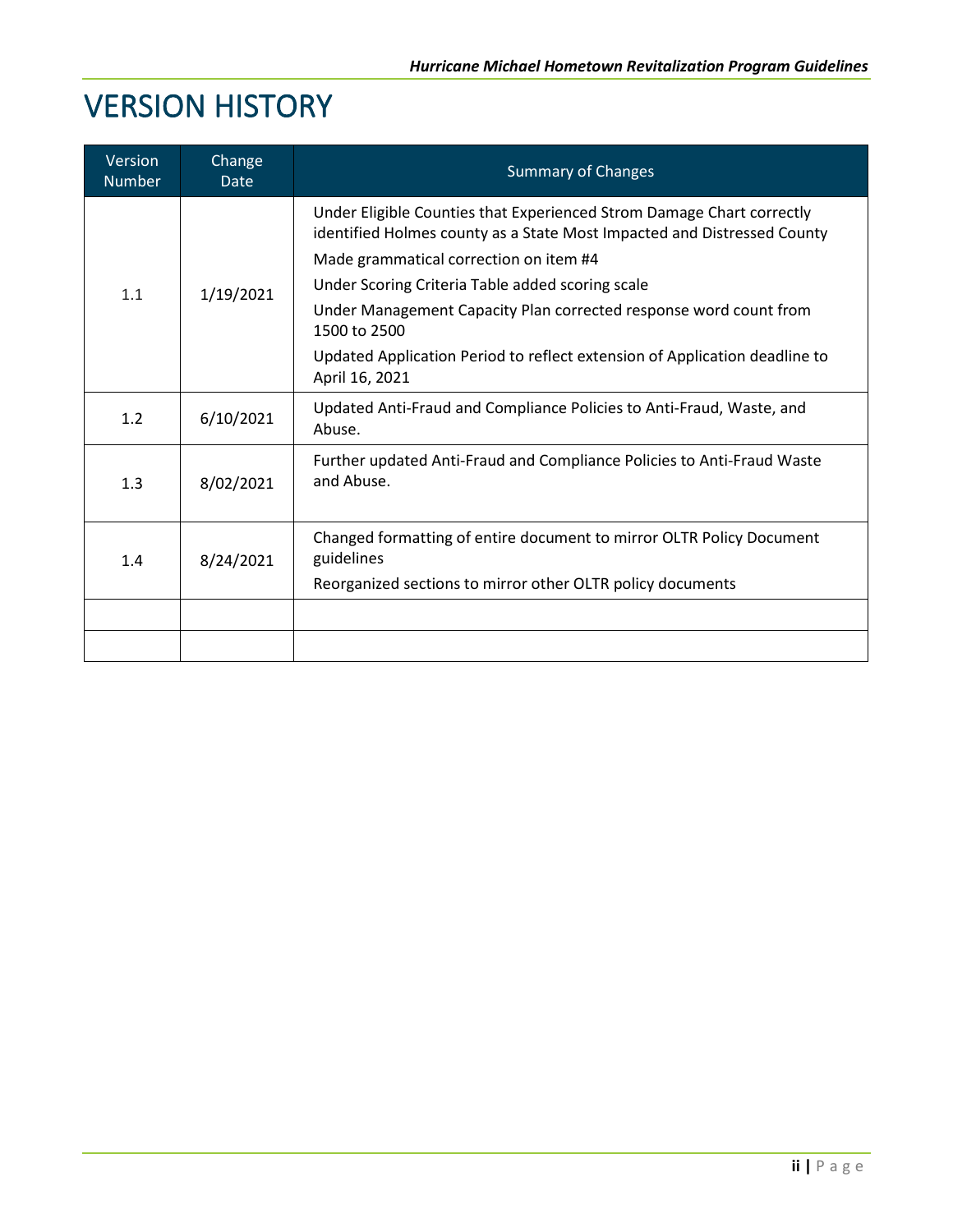### VERSION POLICY

Version history is tracked in the Version History Table with notes regarding version changes. Dates of each publication are also tracked in this table.

Substantive changes in this document that reflect a policy change will result in the issuance of a new version of the document. For example, a substantive policy change after the issuance of Version 1.0 would result in the issuance of Version 2.0, an increase in the primary version number. Non-substantive changes such as minor wording and editing or clarification of existing policy that do not affect interpretation or applicability of the policy will be included in minor version updates denoted by a sequential number increase behind the primary version number (i.e., Version 2.1, Version 2.2, etc.).

#### POLICY CHANGE CONTROL

Policy review and changes for the State of Florida Michael Community Development Block Grant - Disaster Recovery Program are considered through a change-control process. Policy clarifications, additions, or deletions are needed during the course of the program to more precisely define the rules by which the Program will operate. Program staff will document policy-change requests that will be tracked in the program files. Requests are compiled and brought before supervisory staff in a policy meeting. Subject matter experts working in a particular policy area or task area that will be affected by the policy decision may be invited to assist in policy evaluation, if necessary. Policy meetings will be held as frequently as is necessary to consider policy decisions critical to moving the Program forward in a timely manner. Policy decisions will be documented and will result in the revision of the Department of Economic Opportunity's Policies and Procedures Manual.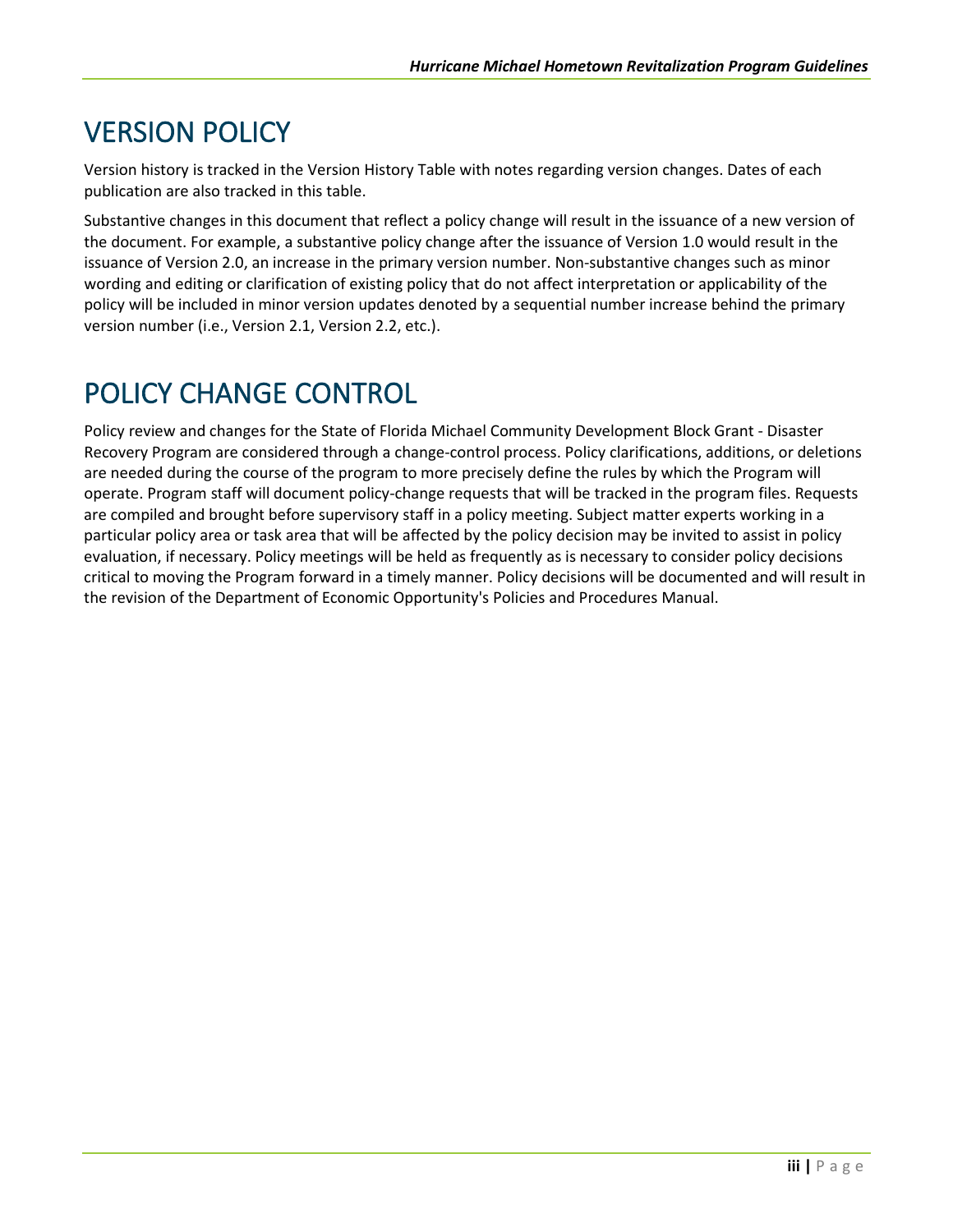# **Table of Contents**

| 7.1.2 Hometown Revitalization Projects must be considered as CDBG-DR EligibleActivities.  9 |  |
|---------------------------------------------------------------------------------------------|--|
|                                                                                             |  |
|                                                                                             |  |
|                                                                                             |  |
|                                                                                             |  |
|                                                                                             |  |
|                                                                                             |  |
|                                                                                             |  |
|                                                                                             |  |
|                                                                                             |  |
|                                                                                             |  |
|                                                                                             |  |
|                                                                                             |  |
|                                                                                             |  |
|                                                                                             |  |
|                                                                                             |  |
|                                                                                             |  |
|                                                                                             |  |
|                                                                                             |  |
|                                                                                             |  |
|                                                                                             |  |
|                                                                                             |  |
|                                                                                             |  |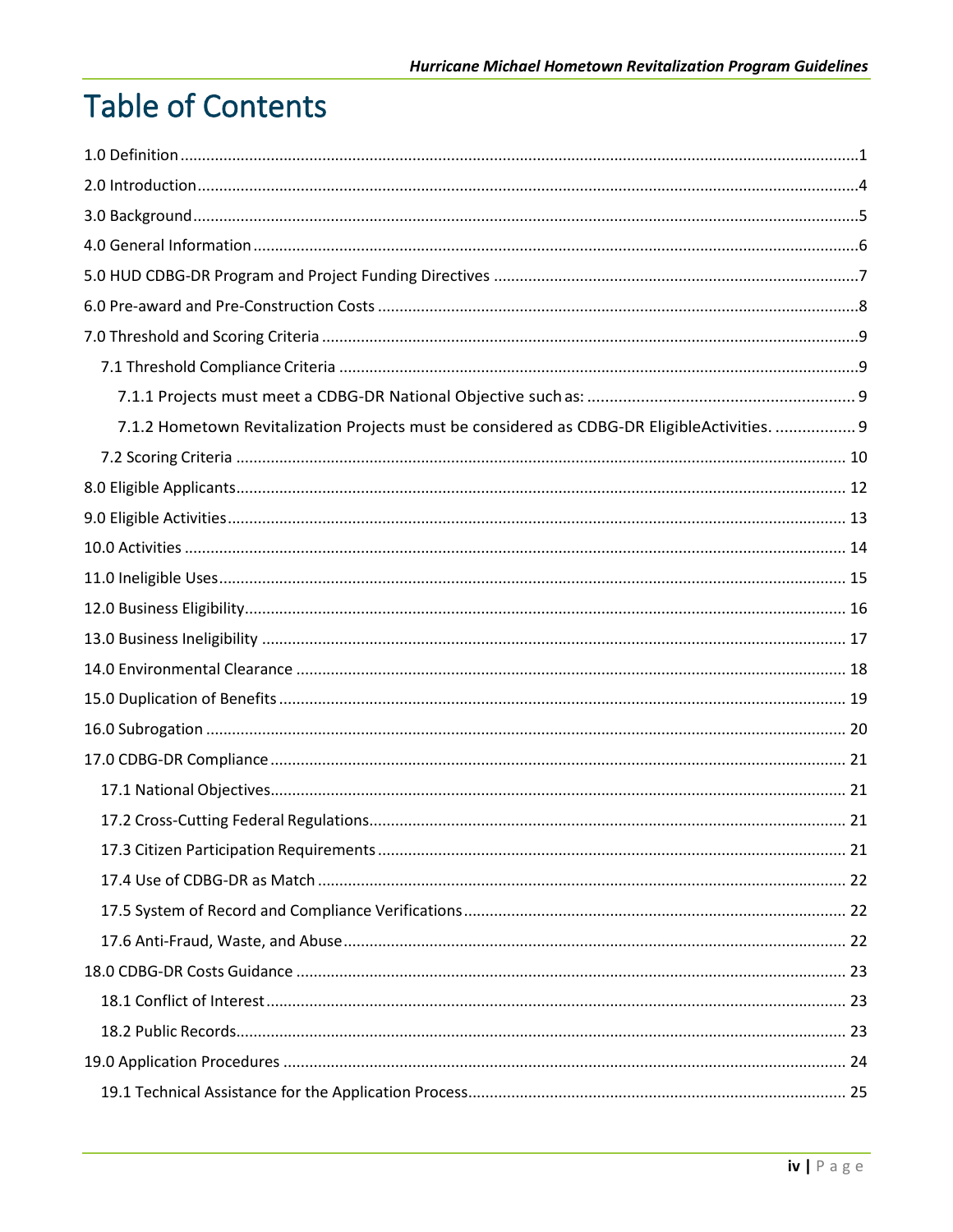# <span id="page-4-0"></span>1.0 Definition

**Action Plan:** The State of Florida's Action Plan for Hurricane Michael long-term recovery provides the high-level strategy to carry out strategic and high-impact activities to minimize or eliminate risks and reduce losses from future disasters. The Plan also describes the opportunity to improve state and local planning protocols and procedures. The Plan was approved by HUD on June 26, 2020.

**Applicant:** Any entity that submits a response to the request for applications (RFA) for potential funding through the CDBG-DR program.

**AMI – Area Median Income:** The median (middle point) household income for an area adjusted for household size as published and annually updated by the United States Department of Housing and Urban Development (HUD). Once household income is determined, it is compared to HUD's income limit for that household size.

*CDBG-DR: Community Development Block Grant - Disaster Recovery:* Federal funding provided by HUD to help communities, especially low-income areas, recover from Presidentially declared disasters.

**Commercial:** Any building other than a residential or governmental, including any building constructed for industrial, retail, business, or public purposes.

**Community Based Development Organization (CBDO)** – CBDOs are generally nonprofit organizations that undertake specific kinds of CDBG-funded activities. CBDOs can be for-profit or nonprofit organizations but cannot be governmental entities. A CBDO may be designated as a subrecipient by the grantee.

**Community Development District (CDD)** – A local, special-purpose government framework authorized by Chapter 190 of the Florida Statutes as amended and is an alternative to municipal incorporation for managing and financing infrastructure required to support development of a community.

**Community Revitalization Agency (CRA)** – A dependent special district in which any future increases in property values are set aside to support economic development projects within that district (F.S. 163.356).

**DBA – Davis-Bacon Act (DBA):** Federal law requiring contractors and subcontractors performing on federally funded or assisted contracts for the construction, alteration, or repair of public buildings or public works to pay their laborers and mechanics employed under the contract no less than the locally prevailing wages and fringe benefits for corresponding work on similar projects in the area.

**DEO – Florida Department of Economic Opportunity:** Administrator of the CDBG-DR program funded by HUD under Public Law 115-254 and 116-20. DEO is the governor-designated state authority responsible for administering all long-term disaster recovery funds awarded to Florida from HUD.

**DOB – Duplication of Benefits:** A duplication of benefits occurs if DEO provides assistance to a participant for the same purpose as any previous financial or in-kind assistance provided to that participant for the same purpose. The DEO CDBG-DR program is prohibited from creating a DOB. This prohibition comes from the Robert T. Stafford Disaster Assistance and Emergency Relief Act (Stafford Act) and therefore, other sources of funds must be deducted from any potential award or expenditures for individual participants.

**FR - Federal Register:** The official journal of the Federal government of the United States that contains government agency rules, proposed rules, and public notices. A Federal Register Notice (FRN) is issued for each CDBG-DR funded disaster. The FRN outlines the rules that apply to each allocation of disaster funding.

**HRP - Hometown Revitalization Program:** HRP is an economic development program within DEO's economic revitalization activities for recovery from Hurricane Michael.

**HUD - United States Department of Housing and Urban Development:** The federal agency responsible for national policy and programs that address America's housing needs, that improve and develop the Nation's communities, and enforce fair housing laws.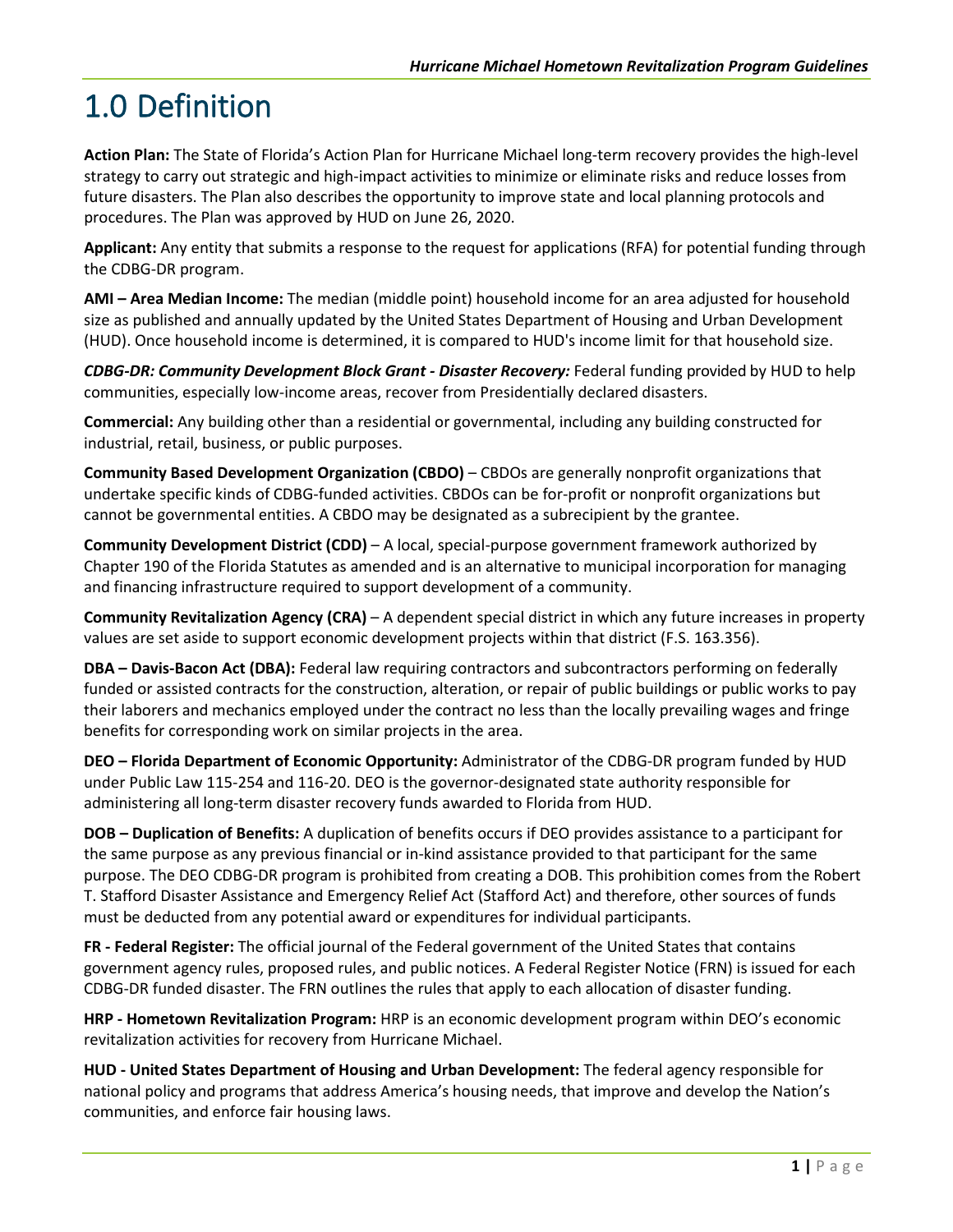Income – Annual income as reported under the Census long-form for the most recent available decennial Census. This definition includes:

- Wages, salaries, tips, commissions, etc.;
- Self-employment income from own nonfarm business, including proprietorships and partnerships;
- Farm self-employment income;
- Interest, dividends, net rental income, or income from estates or trusts;
- Social Security or railroad retirement;
- Supplemental Security Income, Aid to Families with Dependent Children, or other public assistance or public welfare programs;
- Retirement, survivor, or disability pensions; and
- Any other sources of income received regularly, including Veterans' (VA) payments, unemployment compensation, and alimony.

**LMH - Low to Moderate Income Household:** A household having an income equal to or less than the Section 8 low income limit established by HUD.

**LMI - Low-and-Moderate-Income National Objective**: Activities that benefit households whose total annual gross income does not exceed 80% of AMI, adjusted for family size.

- **Extremely low:** Household's annual income is up to 30% of the area median family income, as determined by HUD, adjusted for family size.
- **Very Low:** Household's annual income is between 31% and 50% of the area median family income, as determined by HUD, adjusted for family size.
- **Low:** Household's annual income is between 51% and 80% of the area median family income, as determined by HUD, adjusted for family size.

**Low- and Moderate- Income (LMI) Person** *–* A member of a household having an income equal to or less than the Section 8 low-income limit established by HUD. Unrelated individuals will be considered as one-person household for this purpose.

**Low-Income Person** – A member of a family that has an income equal to or lessthan the Section 8 very lowincome limit established by HUD. Unrelated individuals shall be considered as one-person families for this purpose.

**MID - Most Impacted and Distressed Areas**: Areas of most impact as determined by HUD or the state using the best available data sources to calculate the amount of disaster damage. The HUD-designated MID areas include Bay, Calhoun, Franklin, Gadsden, Gulf, Jackson, Liberty, Wakulla and Washington Counties; The state-identified MID areas, Holmes, Leon and Taylor Counties are also eligible for funding due to having received both Individual Assistance (IA) and Public Assistance (PA) through the Federal Emergency Management Agency (FEMA).

**REDI – Rural Economic Development Initiative:** Section 288.0656, F.S., establishes the Rural Economic Development Initiative (REDI) to better serve Florida's economically distressed rural communities by providing a more focused and coordinated effort among state and regional agenciesthat provide programs and servicesfor rural areas. Rural Areas ofOpportunity (RAO) are priority assignments for REDI (288.0656(2)(d), F.S.).

**Slum and Blight National Objective:** Activities under this national objective are carried out to address one or more of the conditions which have contributed to the deterioration of an area designated as a slum or blighted area. The focus is a change in the physical environment of a deteriorating area. Under the elimination of slum and blight national objective, determining the extent of and physical conditions that contribute to blight is central to qualifying anactivity.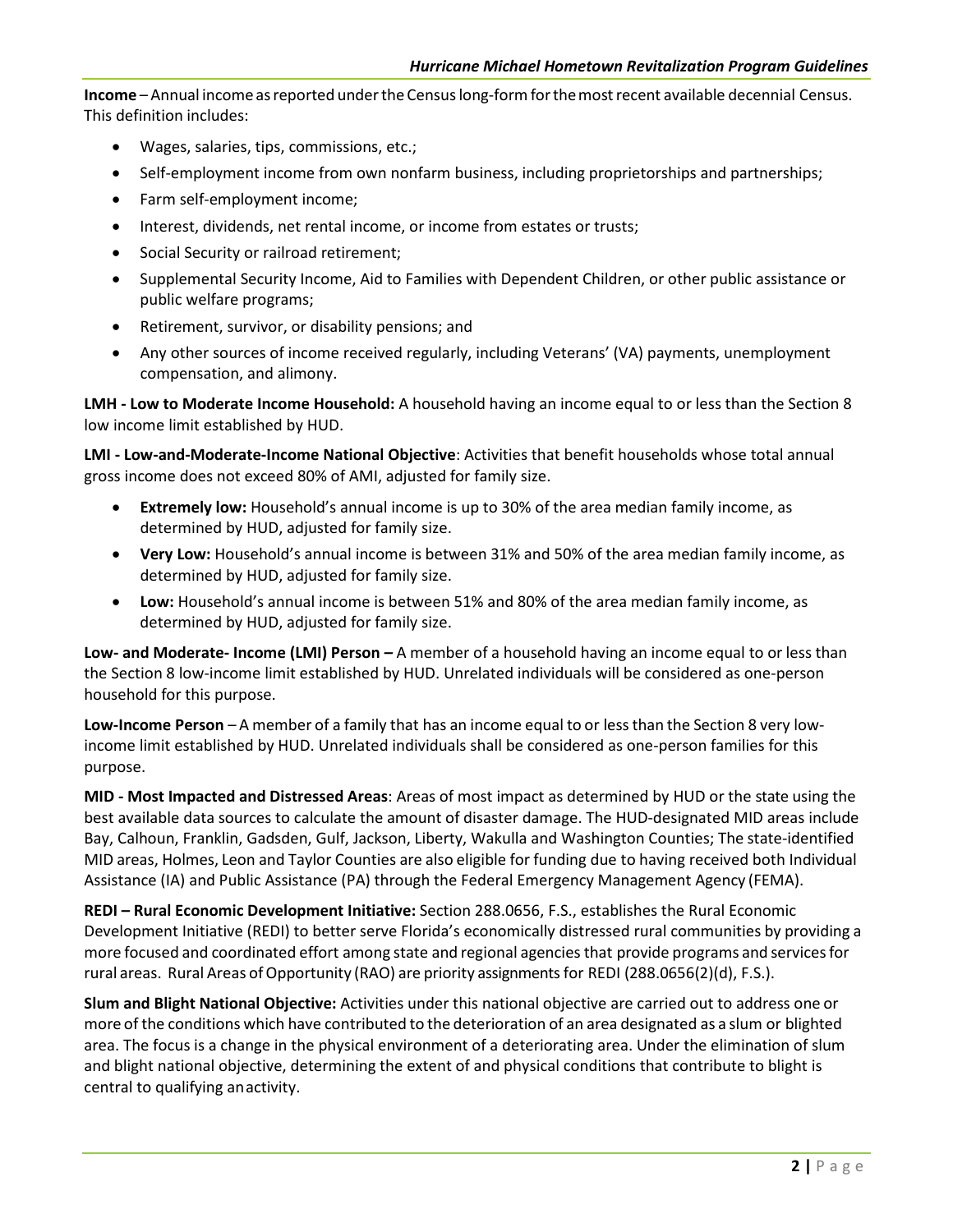**Small Business:** A business is considered a small business, if it meets the definition of small business as defined by the SBA pursuant to 13 CFR Part 121. The SBA's size standards define whether a business entity is small, and, thus, eligible for government programs and preferences reserved for "small business" concerns. Size standards have been established for types of economic activity, or industry, generally under the North American Industry Classification System (NAICS). Se[e https://www.sba.gov/document/support-table-size](https://www.sba.gov/document/support-table-size-standards)[standards.](https://www.sba.gov/document/support-table-size-standards)

**State Agency** *–* Structure of executive branch. The executive branch of state government is structured as follows: (1) the department is the principal administrative unit of the executive branch. Each department must bear a title beginning with the words "State of Florida" and continuing with "Department of" (F.S. 20.04).

*Subrecipient:* Any entity that has been awarded funding by DEO to implement and administer a CDBG- DR project and has executed a subrecipient agreement.

**Subrecipient Agreement:** An agreement between DEO and a subrecipient that has been awarded funding to implement a CDBG-DR project. The agreement details the conditions under which funds are provided and the contractual obligations to which the subrecipient must adhere.

**Subrogation:** Subrogation is a legal doctrine that allows one entity to take on the rights of another. In the context of disaster recovery grants, a subrecipient must enter into a subrogation agreement in which the funding agency (DEO) obtains the right to collect any additional disaster recovery payments the entity obtains for the same purpose after the entity has received disaster recoverybenefits.

**UGLG - Units of General Local Government***:* A city, county, town, parish, village, or other general- purpose political subdivision of a State.

**Urgent Need National Objective:** Designed only for activities that alleviate emergency conditions. Qualified activities must meet the following criteria:

- The existing conditions must pose a serious and immediate threat to the health or welfare of the community;
- The existing conditions are of recent origin or recently became urgent (generally, within the past 18 months);
- The grantee is unable to finance the activity on its own;and
- Other sources of funding are *not* available.

**2 CFR 200 Subpart E:** Code of Federal Regulations passage that governs CDBG-DR administrative requirements and cost principles.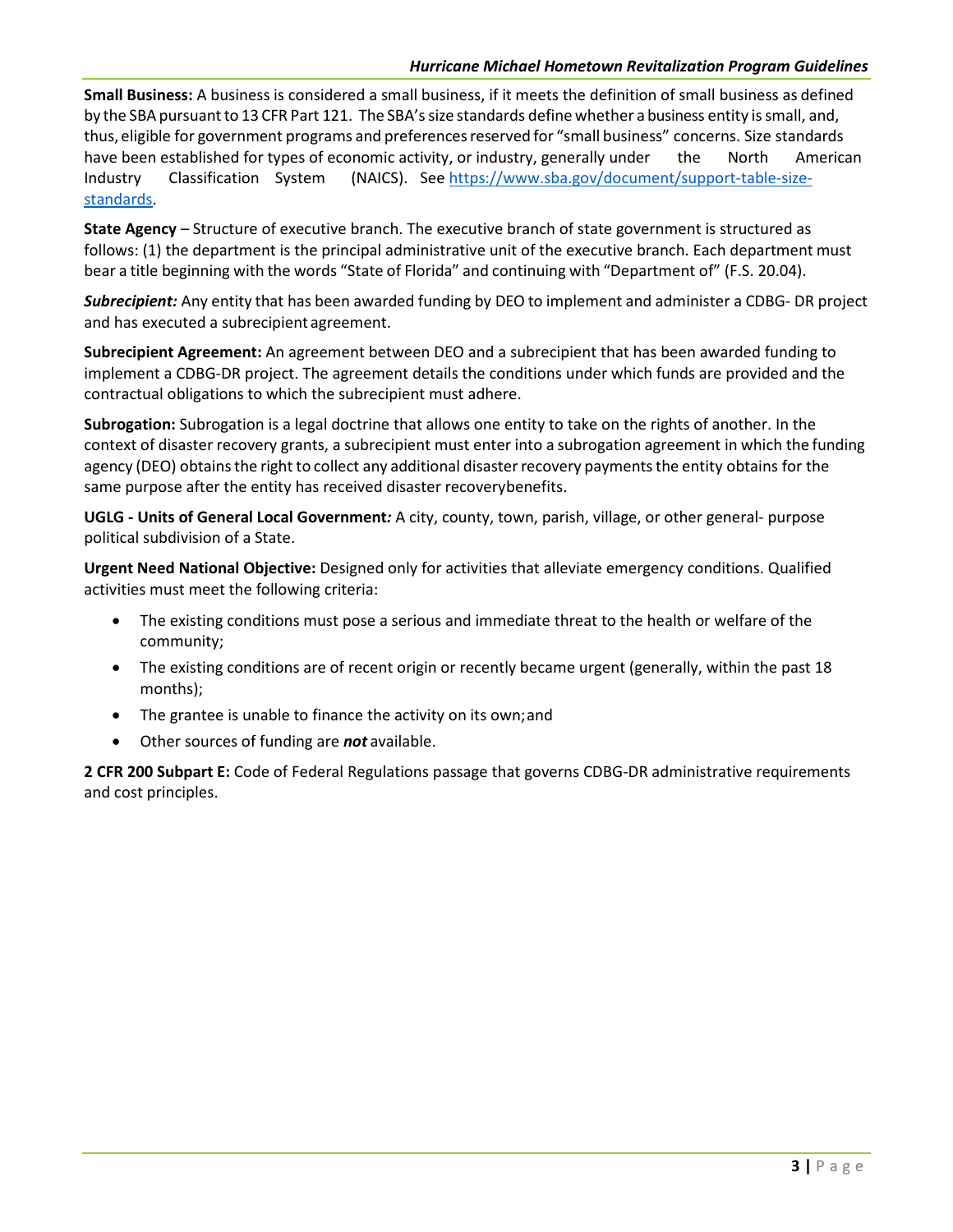# <span id="page-7-0"></span>2.0 Introduction

The Florida Department of Economic Opportunity (DEO) has allocated \$60,406,429 in funding for the Rebuild Florida Hometown Revitalization Program through the Community Development Block Grant – Disaster Recovery (DGBG-DR) Program by the U.S. Department of Housing and Urban Development (HUD) to address unmet disaster recovery needs related to damage from Hurricane Michael. This guidebook will describe applicant and project eligibility, program guidelines and application procedures for the funding.

On October 10, 2018, Hurricane Michael made landfall near Mexico Beach in Bay County as a Category 5 storm. The hurricane moved northeast across several Florida counties before traveling into Georgia and across the southeastern United States. As one of the strongest hurricanes on record, Hurricane Michael caused unprecedented damage to housing, businesses, and infrastructure in Florida's Panhandle. The impacts of Hurricane Michael demonstrated the need for an effective, comprehensive long-term recovery plan that would address and meet the remaining unmet needs of Floridians.

Small businesses are the lifeblood of local economies throughout Florida. This can include typical small shops and restaurants in communities' commercial districts, often the central hub of small and rural communities. Impacts on specific businesses may filter throughout the commercial area, as a few businesses unable to reopen after the disaster may reduce visitors to the commercial district, which then impacts the viability of the remaining businesses. Supporting the recovery of commercial areas is essential to ensuring that commercial tenants, customers and jobs are restored. By facilitating the return of commercial districts and businesses to profitability, jobs will be created or retained within the community and residents will continue to have access to the products and services they need within their local community.

Utilizing data from the unmet needs assessment and research on economic disaster recovery programs in other states, DEO developed the Rebuild Florida Hometown Revitalization Program (HRP) for communities impacted by Hurricane Michael. The program's goal is to support the recovery of economic activity in commercial areas of impacted towns and cities, facilitating the return and recovery of businesses, jobs, and provision of goods and services to the community.

| Eligible Counties that Experienced Storm Damage |          |          |             |  |  |  |
|-------------------------------------------------|----------|----------|-------------|--|--|--|
| Bay*                                            | Gadsden* | Jackson* | Wakulla*    |  |  |  |
| Calhoun*                                        | Gulf*    | Leon**   | Washington* |  |  |  |
| Franklin*                                       | Holmes** | Liberty* | Taylor**    |  |  |  |

Eligible applicants in the following counties may apply for funding based on the terms and conditions in this application:

*\*HUD Most Impacted and Distressed (MID) Counties*

*\*\*State Most Impacted and Distressed (MID) Counties*

State Agencies as defined in section 20.04 F.S., counties and municipalities, as defined in section 180.01 F.S., located in the HUD and State designated MID areas that experienced Hurricane Michael storm damage are eligible to apply for funding based on the terms and conditions in this application. Applicants must provide a detailed description of damage caused by Hurricane Michael. Applications should include plans to mitigate against future damage and show how the proposed project will assist the community in rebuilding after Hurricane Michael.

DEO encourages all prospective applicants to read the State Action Plan for Hurricane Michael long-term recovery located at[: http://www.floridajobs.org/community-planning-and-development/assistance-for](http://www.floridajobs.org/community-planning-and-development/assistance-for-governments-and-organizations/disaster-recovery-initiative/hurricane-michael)[governments-and-organizations/disaster-recovery-initiative/hurricane-michael](http://www.floridajobs.org/community-planning-and-development/assistance-for-governments-and-organizations/disaster-recovery-initiative/hurricane-michael)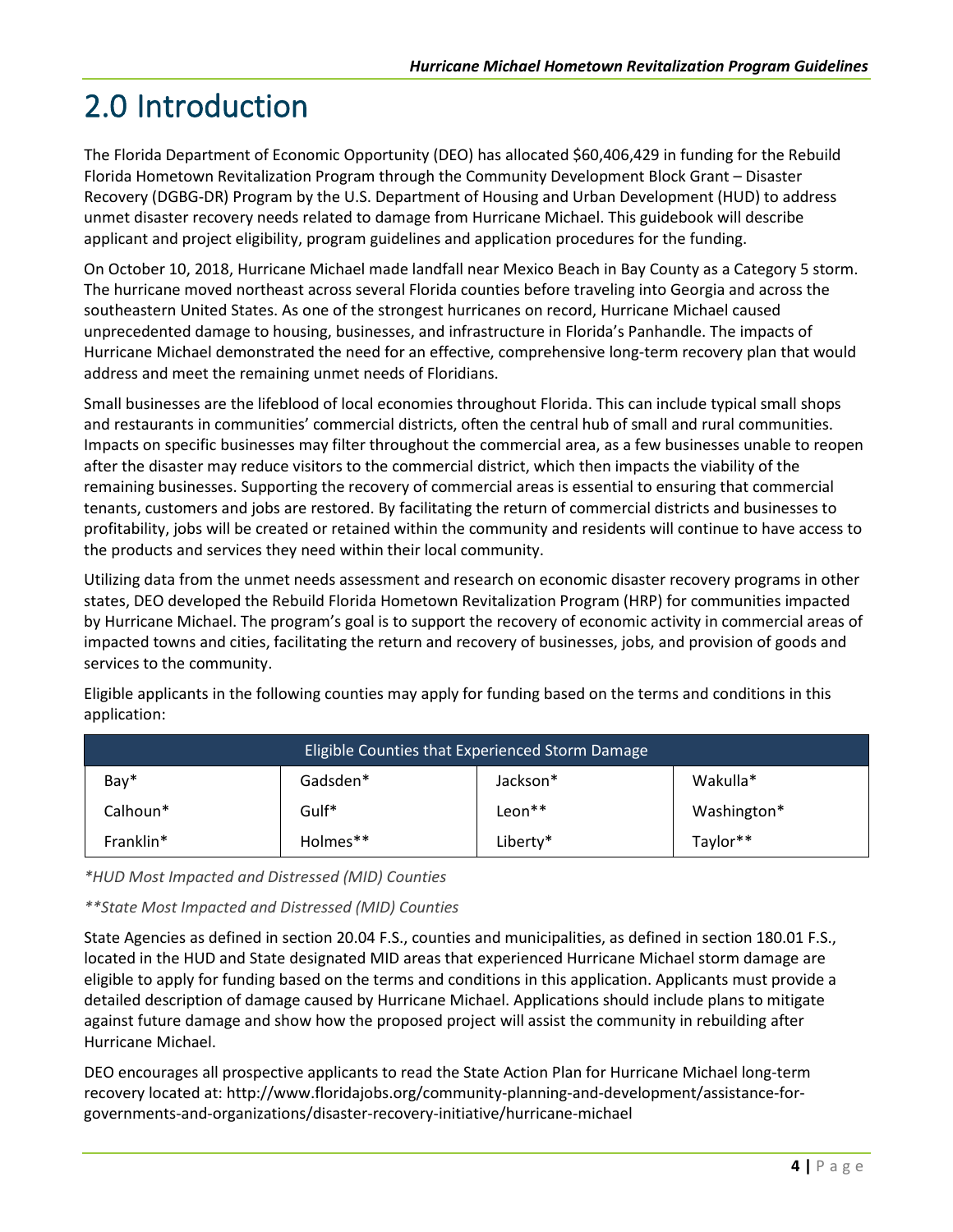# <span id="page-8-0"></span>3.0 Background

Following a major disaster, Congress can appropriate funds through the CDBG-DR program to satisfy a portion of unmet need that remains after other federal assistance such as the Federal Emergency Management Agency (FEMA), Small Business Administration (SBA) or private insurance have been allocated. DEO is the lead agency and responsible entity for administering the CDBG-DR funds allocated to the State of Florida.

HUD uses the best available data to identify and calculate unmet needs for disaster relief, long-term recovery, restoration of infrastructure, housing and economic revitalization. Based on this assessment, HUD announced that the State of Florida would receive an allocation of \$735,553,000 in disaster recovery funds to assist in the long-term recovery from the hurricane.

To ensure the funds assist the most impacted areas as outlined in the Federal Register, 80 percent of funding awarded to the state will go to the HUD-identified Most Impacted and Distressed (MID) counties. The remaining 20 percent of funding may be awarded to state-designated MID areas.

During the implementation process, program funding will be provided to subrecipient awardees. Subrecipients must develop and implement policies, procedures, and processes to deliver and maintain projects. Projects may be provided by the subrecipient directly or in partnership with governmental, private sector, or non-profit partners. At the end of the term specified in the subrecipient agreement, the grant will be closed. DEO, with the support provided by its designated partners, will monitor subrecipients throughout the life of the project.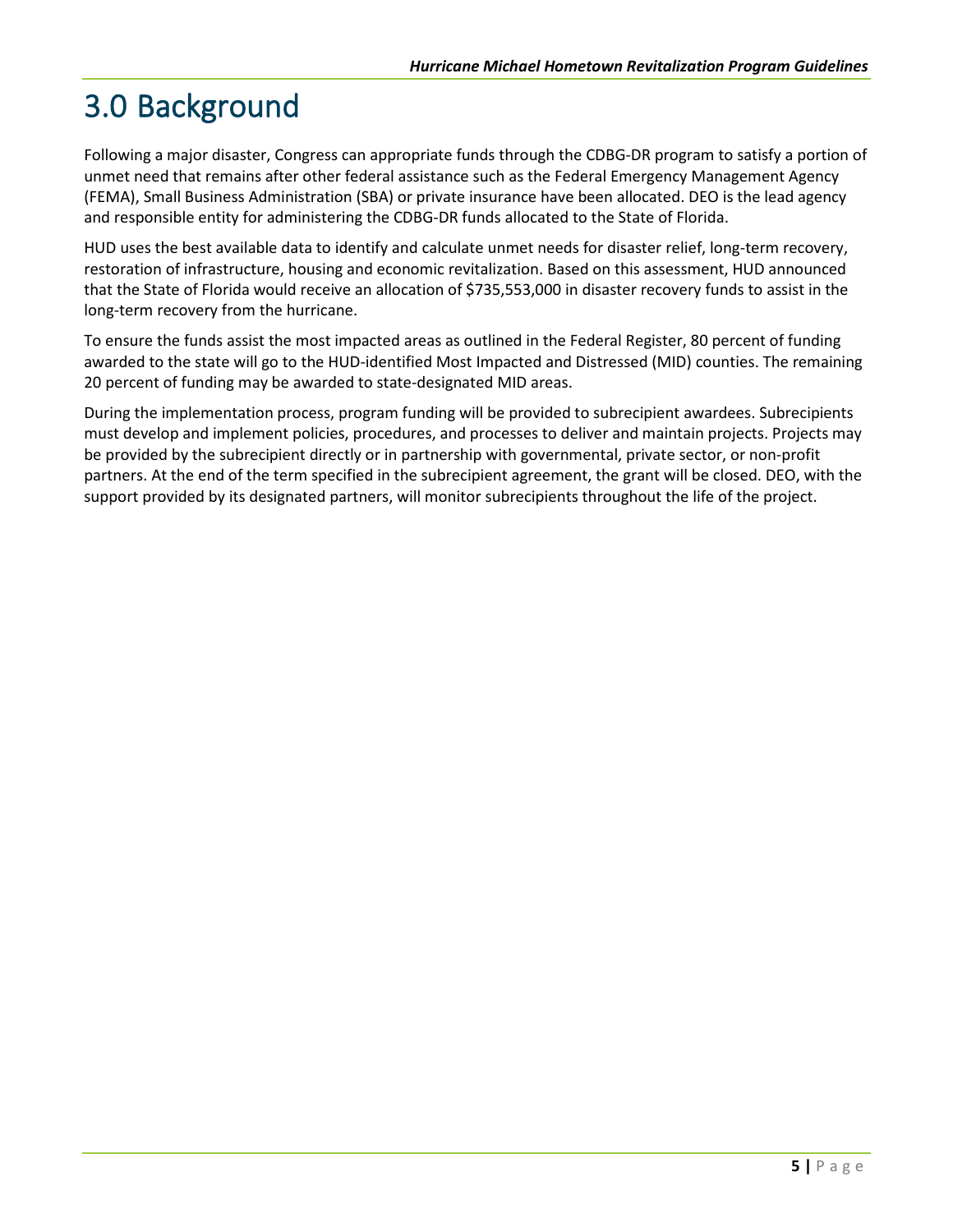# <span id="page-9-0"></span>4.0 General Information

The availability of the funding was formally announced by publication in the [Federal Register, Volume 85,](https://www.govinfo.gov/content/pkg/FR-2020-01-27/pdf/2020-01204.pdf.)  [Number 17 on January 27, 2020.](https://www.govinfo.gov/content/pkg/FR-2020-01-27/pdf/2020-01204.pdf.)

Federal Register requirements clearly state that funds may be used only for disaster relief and long-term recovery in communities affected by the specified disaster. Requirements provide that funds be directed to areas with the greatest need. All CDBG-DR funded eligible activities must tie to storm damage as specified in and not prior to the Presidential Disaster Declaration 4399 for Hurricane Michael on October 11, 2018. [\(https://www.fema.gov/disaster/4399\)](https://www.fema.gov/disaster/4399). All projects must be directly related to damage caused by Hurricane Michael and evidence must be produced that documents the damage caused by Hurricane Michael. CDBG-DR funds cannot be used to replace or reimburse any available funding, such as FEMA Individual and Public Assistance (IA/PA). However, in certain situations, CDBG-DR funds can serve as the local match portion for eligible projects.

HRP is not a direct grant program. No funds will be paid directly to businesses seeking rehabilitation of their physical structures.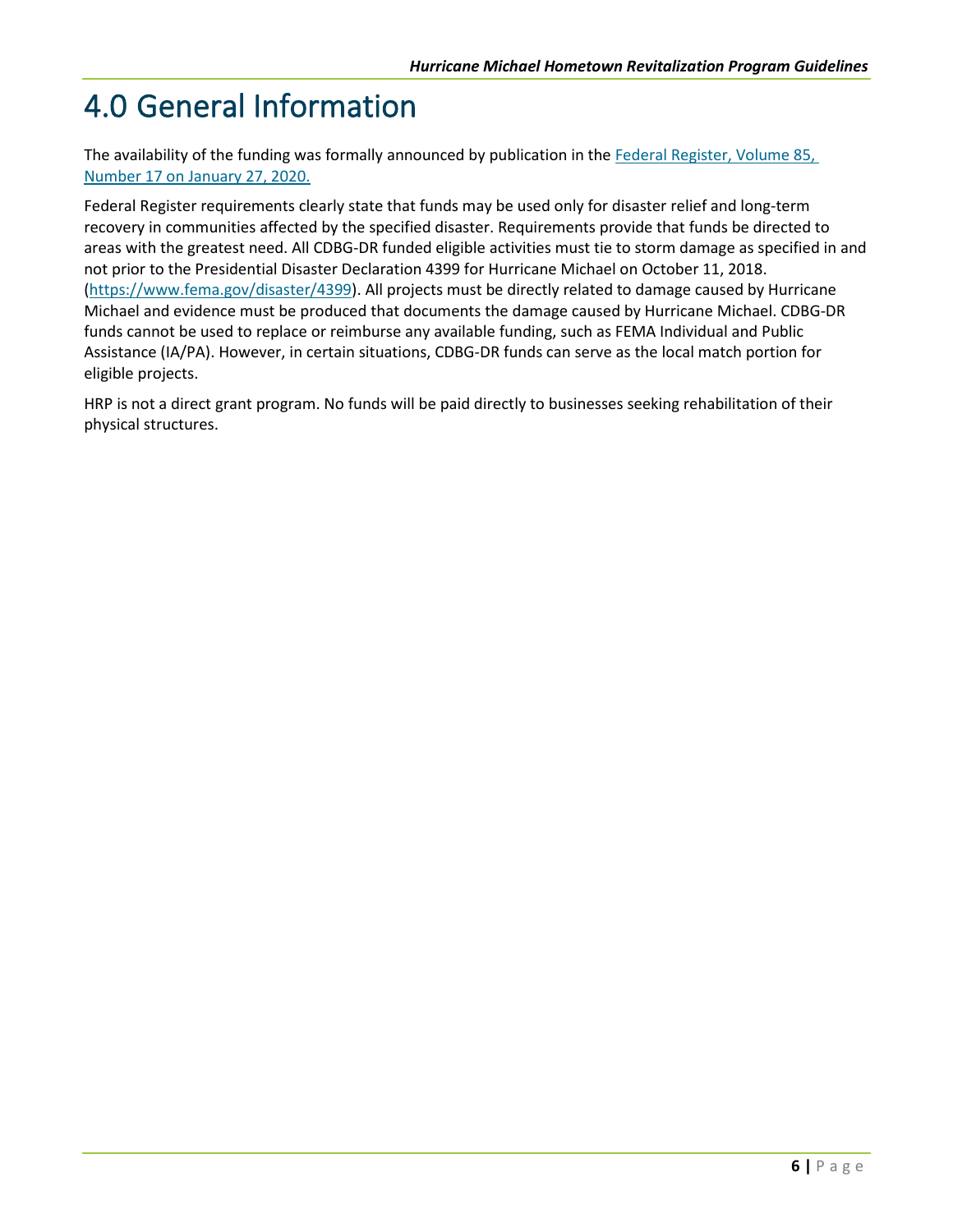# <span id="page-10-0"></span>5.0 HUD CDBG-DR Program and Project Funding **Directives**

In response to HUD directives, the Action Plan directs DEO to fund projects and programs that:

- 1. Provide the maximum feasible priority to activities that will benefit low- and moderate-income (LMI) families.
	- A. The aggregate use of the CDBG-DR funds made available under this application shall principally benefit LMI families in a manner that ensures that at least 70 percent of the grant amount is expended for activities that benefit such persons.
- 2. Focus first on unmet housingneeds.
	- B. Federal Register Volume 85, Number 17 dated January 27, 2020 states: "Grantees receiving an allocation of funds under this notice are subject to the requirements of the Prior Notices, as amended by this notice or by subsequent notices. Pursuant to the Prior Notices, each grantee receiving an allocation for a 2018 or 2019 disaster is required to primarily consider and address its unmet housing recovery needs. These grantees may, however, propose the use of funds for unmet economic revitalization and infrastructure needs unrelated to the grantee's unmet housing needs if the grantee demonstrates in its needs assessment that there is no remaining unmet housing need or that the remaining unmet housing need will be addressed by other sources of funds" (p. 4682).
	- C. For more information: [https://www.govinfo.gov/content/pkg/FR-2020-01-27/pdf/2020-](https://www.govinfo.gov/content/pkg/FR-2020-01-27/pdf/2020-01204.pdf) [01204.pdf](https://www.govinfo.gov/content/pkg/FR-2020-01-27/pdf/2020-01204.pdf)
- 3. Projects or programs must address a clear unmet need:
	- D. Have demonstrated physical damages or other direct impact from Hurricane Michael, not including economic impacts; and
	- E. Primarily serving LMI populations.
- 4. Projects must designate a specific, identifiable commercial area asthe project location, whichmust:
	- F. Be located entirely within the applying entity's or entities'jurisdiction;
	- G. Be in one (1) contiguous commercial area
	- H. Be primarily commercial in nature. Mixed use areas are eligible if commercial uses are the majority (51%) of the units within the area, however, HRP funding may only be utilized for the commercial component(s) of the project and may not be used for housingcomponents;
	- I. Include multiple (minimum 3) separate commercial businesses within the commercialarea;
- 5. Projects must include a credible financial and development plan for completion andoccupancy.
- 6. Projects must demonstrate ability to utilize the requested funding and complete all components of the project within twenty-four (24) months of subrecipient agreement execution.
- 7. Projects may not be undertaken for the benefit of any single business; projects must be intended to benefit a diversity of business occupants located within the designated commercialarea.
- 8. Subrecipient must document the general use of each business location/property and the national objective it expects to meet. The subrecipient of the program must also make a written commitment that each business property will remain under the general use that will meet the specified national objective as described in the application for the economic development project for a minimum of five (5) years.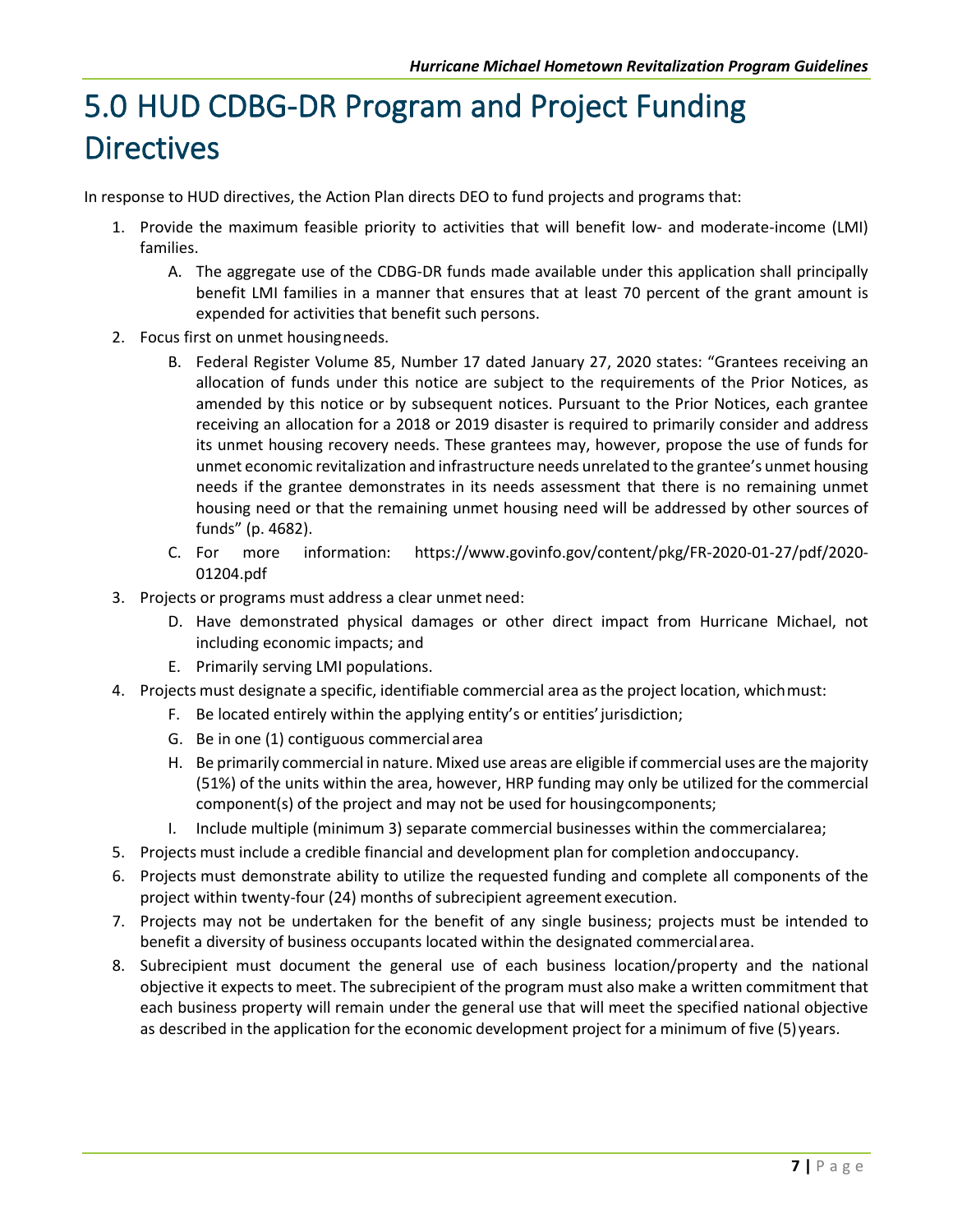### <span id="page-11-0"></span>6.0 Pre-award and Pre-Construction Costs

HUD eligible pre-award and pre-construction costs may be eligible for reimbursement by DEO provided that all HUD and applicable Florida procurement rules and regulations have been followed and the applicant can demonstrate proper procedure was followed.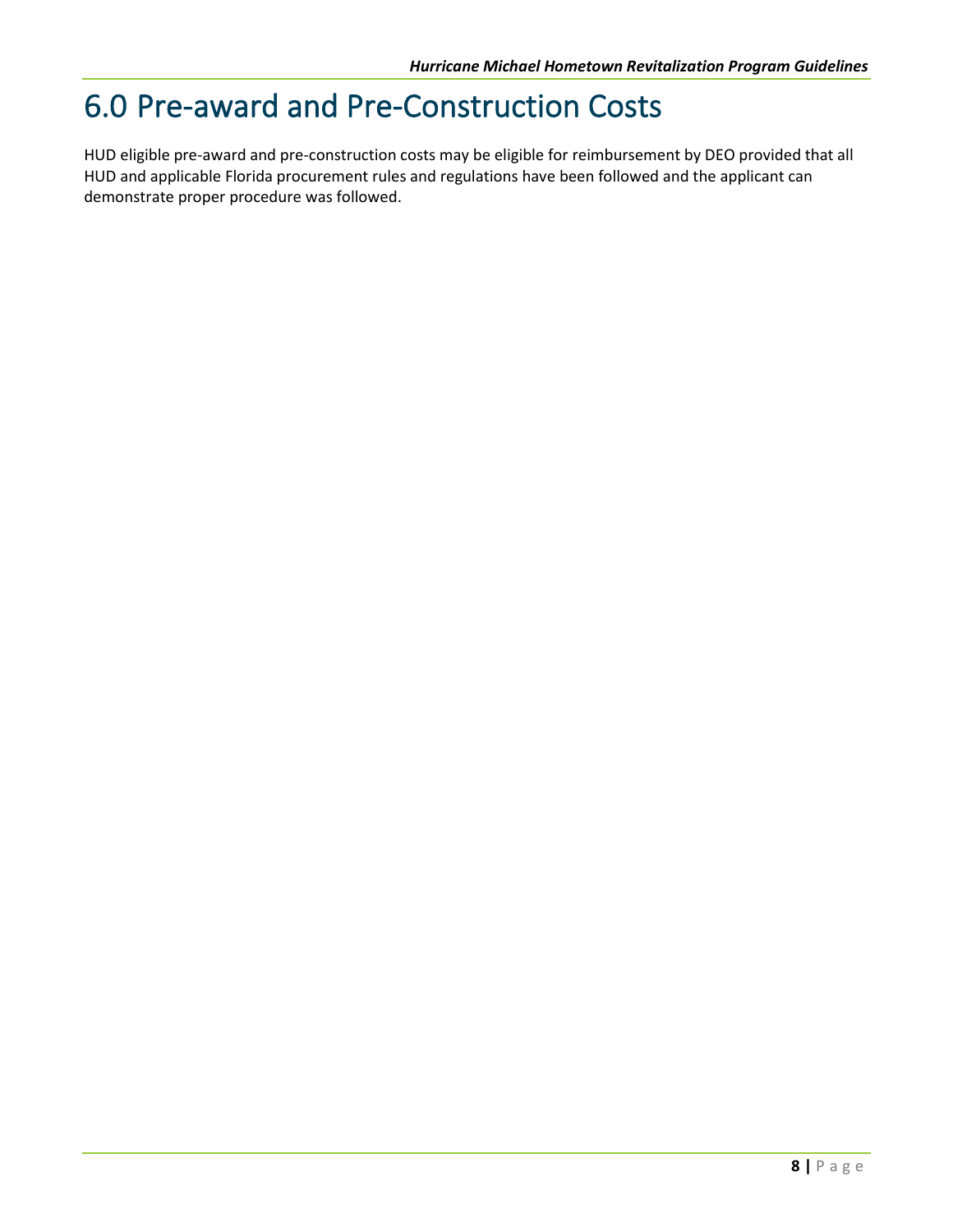# <span id="page-12-0"></span>7.0 Threshold and Scoring Criteria

DEO will apply a two-phased process to review applications. First, proposals must pass DEO CDBG- DR Threshold Compliance Criteria. Next, DEO will review and score each proposal based on Scoring Criteria. If a proposal does not meet any of the Threshold Criteria, DEO cannot proceed to score it for funding consideration. The maximum score for Scoring Criteria is 140 points.

Proposed project must meet minimum award amount of \$250,000 and may not exceed the maximum award of \$15,000,000.

#### <span id="page-12-1"></span>7.1 Threshold Compliance Criteria

Every project application must meet the following threshold criteria to be determined eligible:

- Be located entirely within the applying entity's or entities' jurisdiction;
- Located within an eligible HUD or State designated MID area;
- Benefit to LMI Persons, Aid in the prevention or elimination of slums and blight, or Meeting a need having a particular urgency (urgent need);
- Is an eligible activity under HUD Guidelines;
- Is an eligible activity under the State of Florida Hurricane Michael Action Plan;and
- Addresses an unmet need tied to damage caused by HurricaneMichael

#### <span id="page-12-2"></span>7.1.1 Projects must meet a CDBG-DR National Objective such as:

- Benefit LMI persons;
- Slum and Blight; or
- Address an urgent need

#### <span id="page-12-3"></span>7.1.2 Hometown Revitalization Projects must be considered as CDBG-DR Eligible Activities.

HRP awards are for the revitalization of a designated commercial district that has been damaged by Hurricane Michael. Projects may focus on the physical revitalization of a commercial district through rehabilitation, reconstruction, or demolition. Eligible uses of funds include, but are not limited to:

- Public facility improvements, including streetscapes, lighting, sidewalks, and other physical improvements to commercial areas;
- Acquisition, demolition, site preparation, or rehabilitation of commercial structures carried out by a unit of local government;
- Assistance to small businesses for rehabilitation and physical improvements to their placesof business; and
- Façade improvements to private or public structures in commercialareas.

For more detail see Housing and Community Development Act, Sections 105(a)(1), (2), (4), (14), (15), and (17).

[https://www.hudexchange.info/sites/onecpd/assets/File/CDBG-State-National-Objectives-Eligible-Activities-](https://www.hudexchange.info/sites/onecpd/assets/File/CDBG-State-National-Objectives-Eligible-Activities-Appendix-A.pdf)[Appendix-A.pdf](https://www.hudexchange.info/sites/onecpd/assets/File/CDBG-State-National-Objectives-Eligible-Activities-Appendix-A.pdf)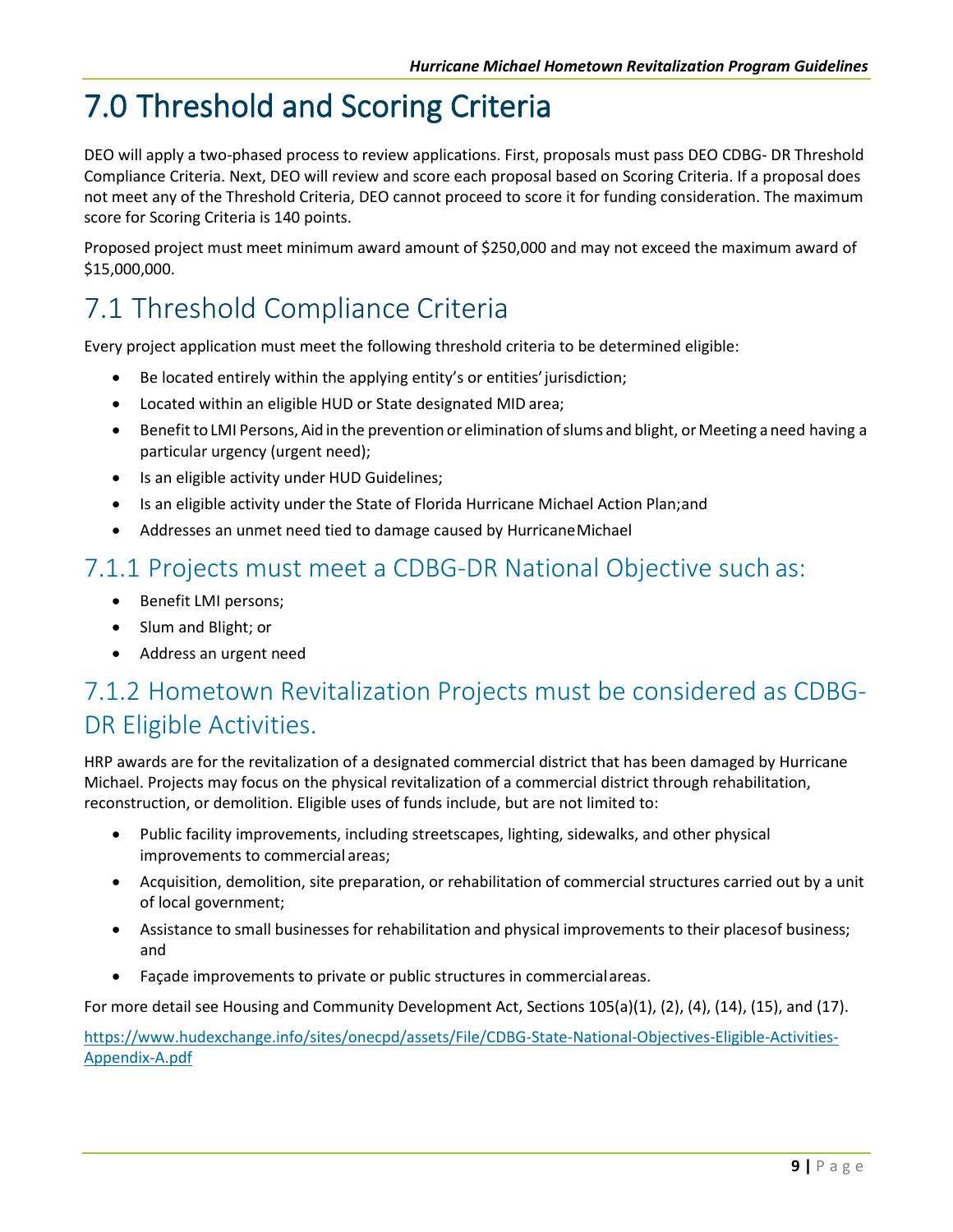#### <span id="page-13-0"></span>7.2 Scoring Criteria

Once a proposal is determined to satisfy CDBG-DR's Threshold Compliance Criteria, DEO will apply scoring based on the following Scoring Criteria. The maximum Scoring Criteria score is 140.

The following chart further defines each category and lists the maximum point allocation for each scoring category. In the event of a scoring tie, projects that have a higher LMI or are located within HUD designated MID areas will be considered first.

|   |                                                                                                                                                                                                                                                                                                                                                                                                                                                                                                                                                                                                                                                                                                                          | <b>Max</b><br><b>Points</b> |
|---|--------------------------------------------------------------------------------------------------------------------------------------------------------------------------------------------------------------------------------------------------------------------------------------------------------------------------------------------------------------------------------------------------------------------------------------------------------------------------------------------------------------------------------------------------------------------------------------------------------------------------------------------------------------------------------------------------------------------------|-----------------------------|
| 1 | Overall LMI Benefit (percent LMI benefit of the activity):<br>The LMI score will be determined on the service area the project serves, in order to<br>calculate the LMI score. The applicant should provide their LMI data for the project<br>service area in a percentage form. For example, if the service area LMI is 65%, DEO will<br>multiply by 30 (the maximum amount of points) to receive the final LMI score of 19.5<br>points.<br>The LMI percentage will be calculated by DEO using the formula outlined on the CDBG<br>LMI Data website:<br>https://www.hudexchange.info/programs/cdbg/cdbg-low-moderate-income-data/                                                                                       | 30                          |
| 2 | Project Description:<br>Write an overview/summary, not to exceed 2,500 words, of the project being<br>proposed.<br>State the project purpose and include a description of the proposed activity.<br>Specify the businesses that will be assisted by completion of this project.<br>Describe the tie-back to Hurricane Michael.<br>Describe how the work will be done and the team assembled to complete work.<br>Explain the method used to determine project funding requirements.<br>Describe anticipated outcomes.<br>Describe how the project will be maintained after it is completed.<br>If not using LMI national objective, provide justification for using slum or blight; or<br>urgent need national objective | 20                          |
| 3 | Project Impact:<br>The impact of the project in expanding permanent employment opportunities,<br>including opportunities for LMI individuals.                                                                                                                                                                                                                                                                                                                                                                                                                                                                                                                                                                            | 20                          |
| 4 | Leverage of Funds:<br>CDBG-DR funds used as federal program local match - 10 points<br>CDBG-DR funds used along with leveraged funds from the applicant - 10points Scale<br>for scoring criteria - Less than $15\% = 2$ pts. $/ 16 - 30\% = 4$ pts. $/ 46 - 60\% = 8$ pts. $/ 61\%$ or<br>more = 10 pts. Scale to be used for both federal program match as well as other<br>local/private<br>match for maximum points 20 points.                                                                                                                                                                                                                                                                                        | 20                          |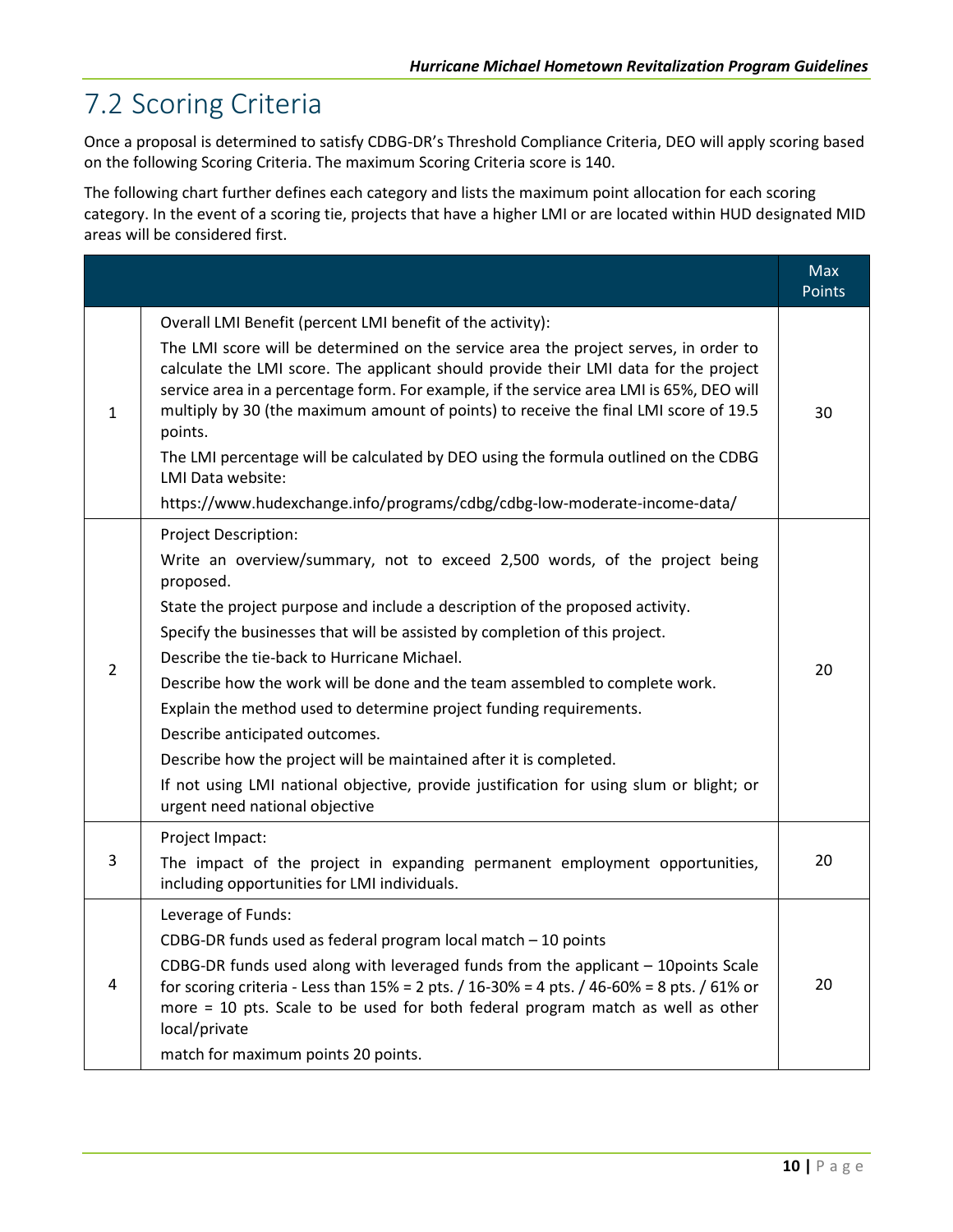|                | <b>Management Capacity Plan:</b>                                                                                                                                                                                                                                                                                                                                                                                                                  |     |
|----------------|---------------------------------------------------------------------------------------------------------------------------------------------------------------------------------------------------------------------------------------------------------------------------------------------------------------------------------------------------------------------------------------------------------------------------------------------------|-----|
| 5              | Provide a strategic plan overview of 2,500 words or less that addresses goals,<br>stakeholders, the work plan (major tasks and deliverables), resources (staffing and<br>budget) and monitoring/quality controls. Describe any community partnerships and<br>roles. Identify the staff members who will be responsible and/or positions that will be<br>filled for the HRP project management and maintenance. Provide a short profile on<br>each | 10  |
|                | person on your current staff who perform project-related tasks and a brief position<br>description for any new hires who will be assigned to project work.                                                                                                                                                                                                                                                                                        |     |
|                | Special Designation: Application outlines qualification as a special designation                                                                                                                                                                                                                                                                                                                                                                  |     |
| 6              | Rural Economic Development Initiative (REDI) eligible county or community (see<br>section F.S. 288.0656)                                                                                                                                                                                                                                                                                                                                          | 10  |
|                | Budget:                                                                                                                                                                                                                                                                                                                                                                                                                                           |     |
| $\overline{7}$ | Include your project budget using the Budget Worksheet provided as Appendix A. The<br>project budget must be cost-reasonable, appropriate and accurate. Budgeted items<br>must be consistent with the project description and tasks. The funding requested must<br>meet the HRP minimum award of \$250,000. Applicant must demonstrate there is no<br>duplication of benefits.                                                                    | 10  |
|                | Project Readiness:                                                                                                                                                                                                                                                                                                                                                                                                                                |     |
| 8              | Planning is complete, and the project is ready to break ground after the completion of<br>a required HUD compliant environmental review or assessment and funds are available<br>$-10$ points                                                                                                                                                                                                                                                     | 10  |
|                | Initial planning has been completed and the procurement process is ready to begin - 5<br>points                                                                                                                                                                                                                                                                                                                                                   |     |
|                | Project Located in HUD or state-identified MID area                                                                                                                                                                                                                                                                                                                                                                                               |     |
| 9              | HUD MID - 10 pts.                                                                                                                                                                                                                                                                                                                                                                                                                                 | 10  |
|                | State MID $-5$ pts.                                                                                                                                                                                                                                                                                                                                                                                                                               |     |
|                |                                                                                                                                                                                                                                                                                                                                                                                                                                                   | 140 |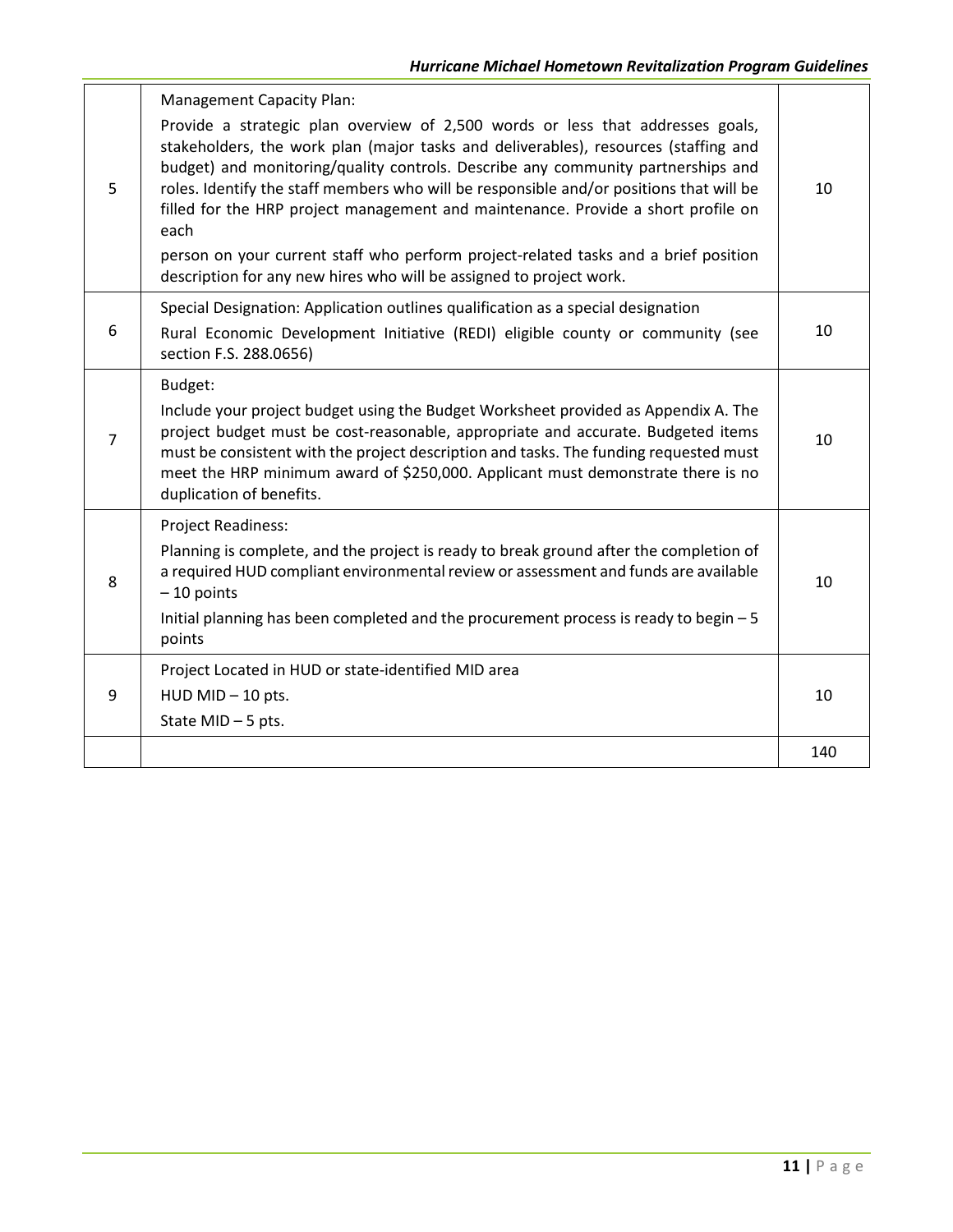# <span id="page-15-0"></span>8.0 Eligible Applicants

Entities applying to receive assistance through the HRP must meet the following eligibility requirements:

- Unit of general local government (UGLG);
- State agency;
- Community revitalization agency(CRA);
- Community development district(CDD);
- Community-based development organization (CBDO); or
- Non-profit primarily engaged in community redevelopment activities that applies inpartnership with their local UGLG or a state agency; and
- Must not appear on the Excluded Parties Listing System. The Excluded Parties List System (EPLS) is an electronic directory of individuals and organizations that are not permitted to receive federal contracts or assistance from the United States government. Any company doing business-or hoping to do business-with the U.S. government or federal agencies must assure that is has no affiliation with excluded parties. For search, go to: <https://sam.gov/SAM/pages/public/searchRecords/search.jsf>

DEO will maintain one subrecipient agreement and relationship with the eligible applicant. Applicants may only submit one project per application. Proposals for funding may only serve eligible counties. DEO encourages eligible applicants to form partnerships that provide the necessary capacity to successfully administer the proposed CDBG-DR projects and programs.

If allocated funds by DEO, applicants that are working as a group or in partnership with non-profits, not for profits, nongovernmental organizations or other eligible applicant, must have a signed Interlocal Agreement or Memorandum of Understanding between the partnering entities prior to execution of the subrecipient agreement with DEO.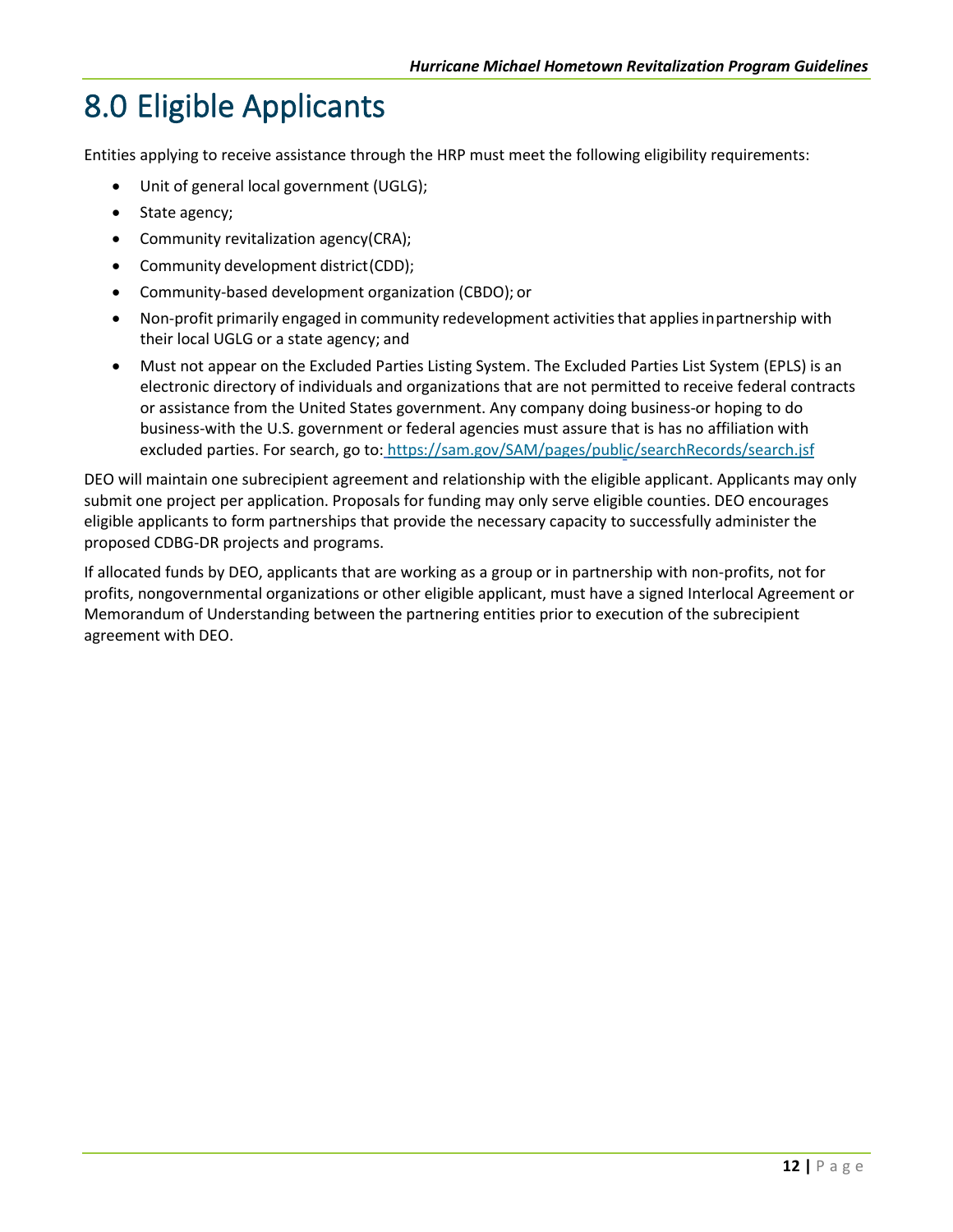# <span id="page-16-0"></span>9.0 Eligible Activities

To be eligible for consideration of funding, applicants must propose programs or projects that align with CDBG-DR and DEO requirements and priorities as outlined in the action plan and the Federal Register, including but not limited to those set forth below:

- Projects must demonstrate damage tie-back to HurricaneMichael.
- Projects must primarily serve LMI populations.
- Projects must not duplicate benefits.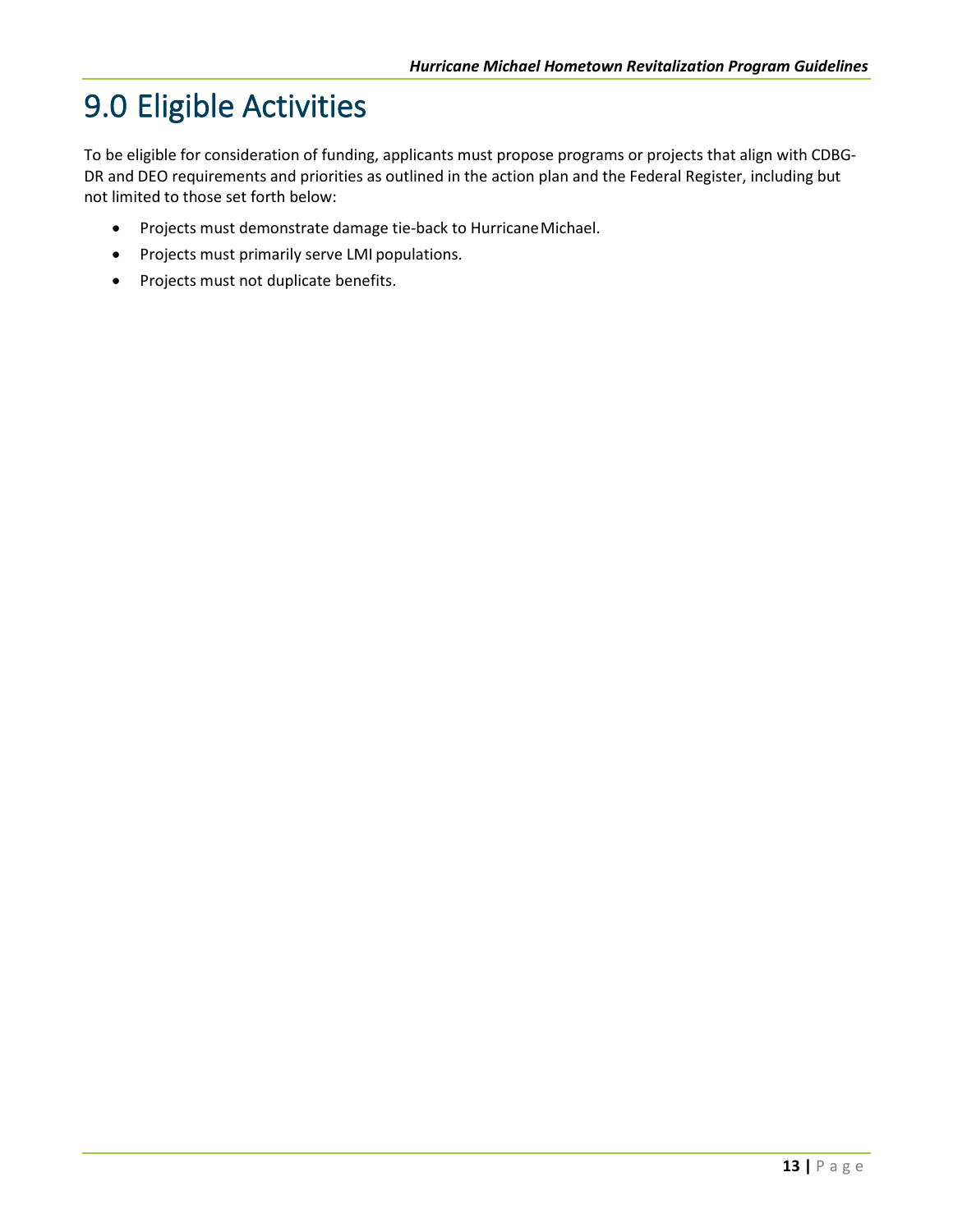### <span id="page-17-0"></span>10.0 Activities

- Public facility improvements, including streetscapes, lighting, sidewalks, and other physical improvements to commercial areas;
- Acquisition, demolition, site preparation, or rehabilitation of commercial structures carried out by a unit of local government;
- Assistance to small businesses for rehabilitation and physical improvements to their places of business; and
- Façade improvements to private or public structures in commercial area.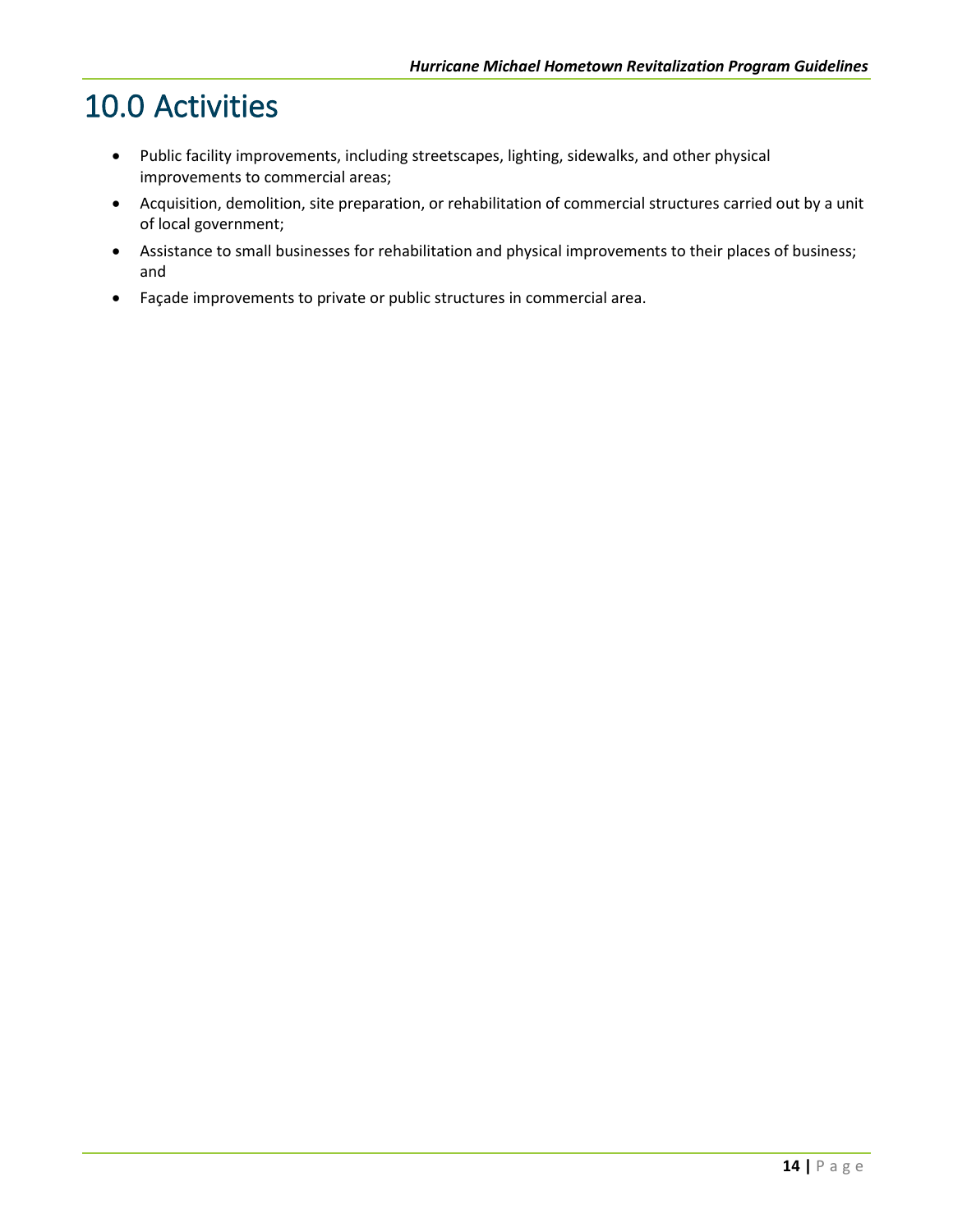# <span id="page-18-0"></span>11.0 Ineligible Uses

Ineligible uses of HRP funds include, but are not limited to:

- Working capital, operational capital, or startup capital for a business or business incubator;
- New construction of a commercial building(s) that was not present prior to Hurricane Michael;
- Purchase of equipment;
- Inventory, furnishings, equipment, or similar items provided to a business that are not related to improvements of real property;
- Acquisition of property via Eminent Domain;
- Activities relating to a building or portion of a building used for the general conduct of government; and
- General government expenses.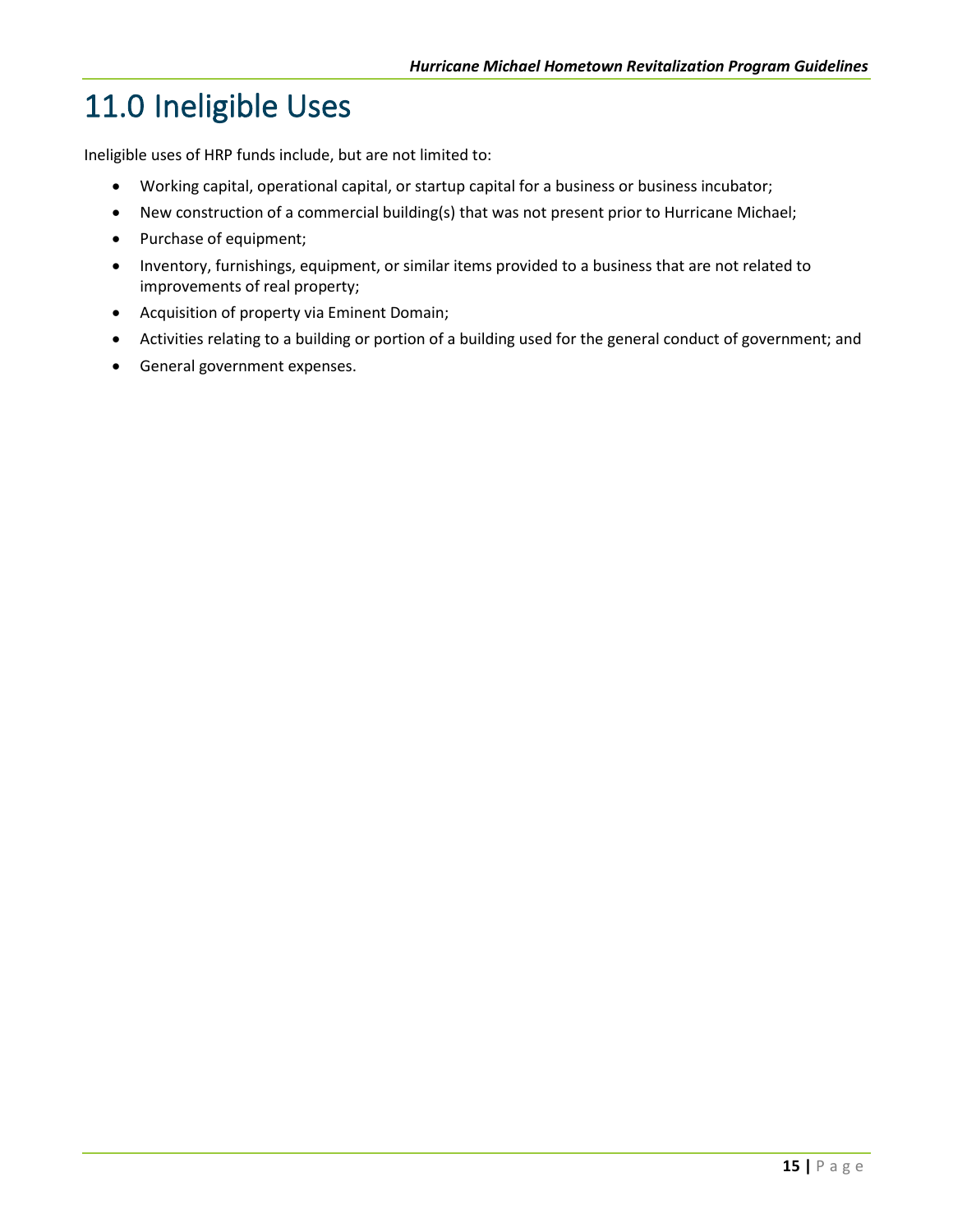## <span id="page-19-0"></span>12.0 Business Eligibility

- Business must be located in Florida
- Business must be owned and controlled by persons who are eligible to work in the U.S.
- Business must have been established prior to October 10, 2018
- Be appropriately be registered with the State of Florida, as documented in a certificate of status obtained from the Florida Department of State
- Business is required to provide the following documentation, if applicable:
	- o State Certificate of Status;
	- o State/Local Tax Registration or Certificate of Exemption; and
	- o State business or professional license
- Business must currently have a least two (2) full-time employees, and must have employed at least two (2) full-time employees prior to October 10,2018
- This includes microenterprises. A microenterprise is a commercial enterprise that has five (5) of fewer employees, one or more of who owns the enterprise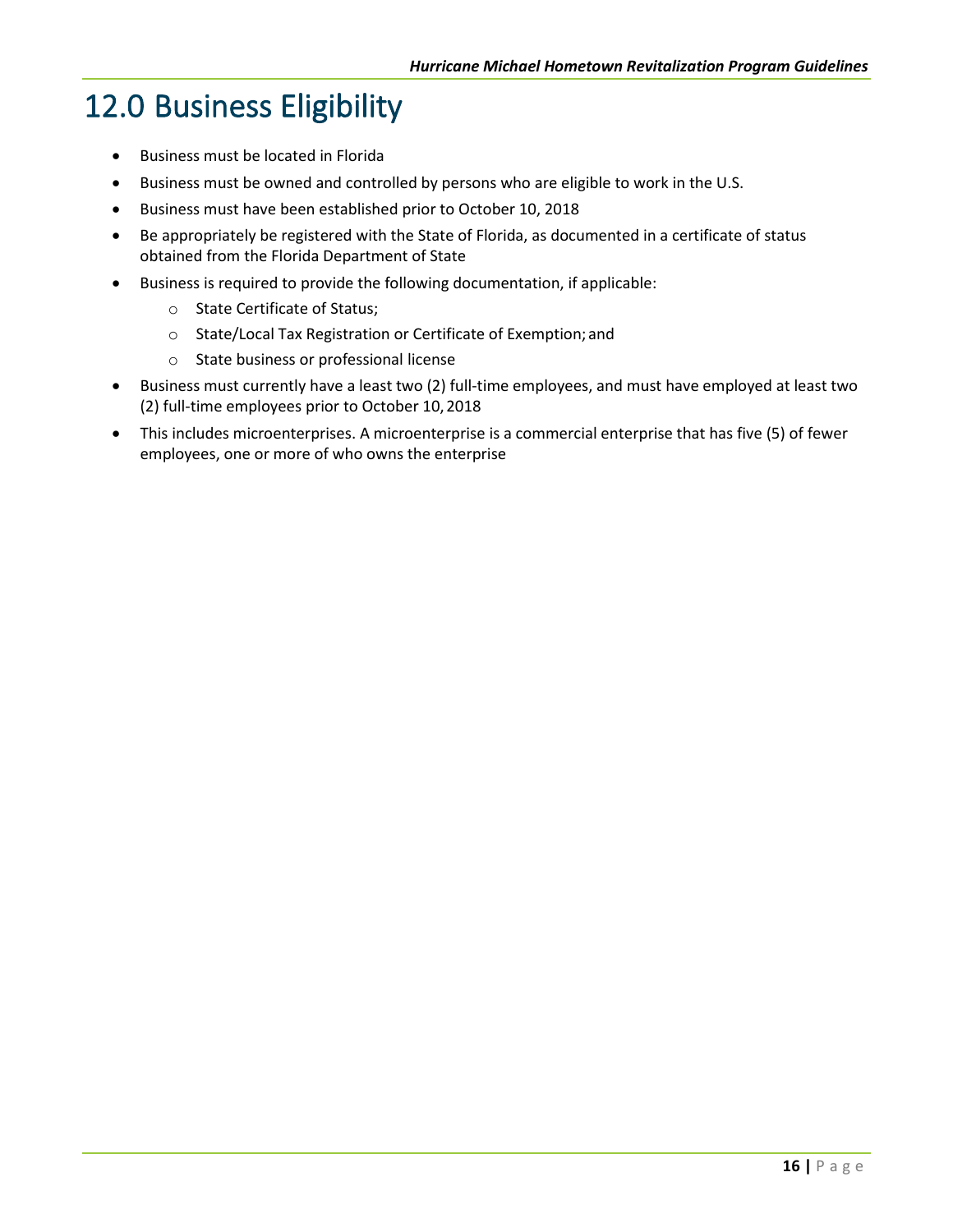## <span id="page-20-0"></span>13.0 Business Ineligibility

- A business deriving more than one-third of gross annual revenue from legal gambling activities.
- A business engaged in any illegal activity.
- A business that presents live performances of an indecent sexual nature or derive directly or indirectly more than 2.5 percent of gross revenues through the sales of products and services, or the presentation of any depictions or displays, of an indecent sexual nature.
- A business that has a primary purpose of facilitating polyamorous relationships.
- Massage parlors.
- Hot tub facilities.
- Escort services.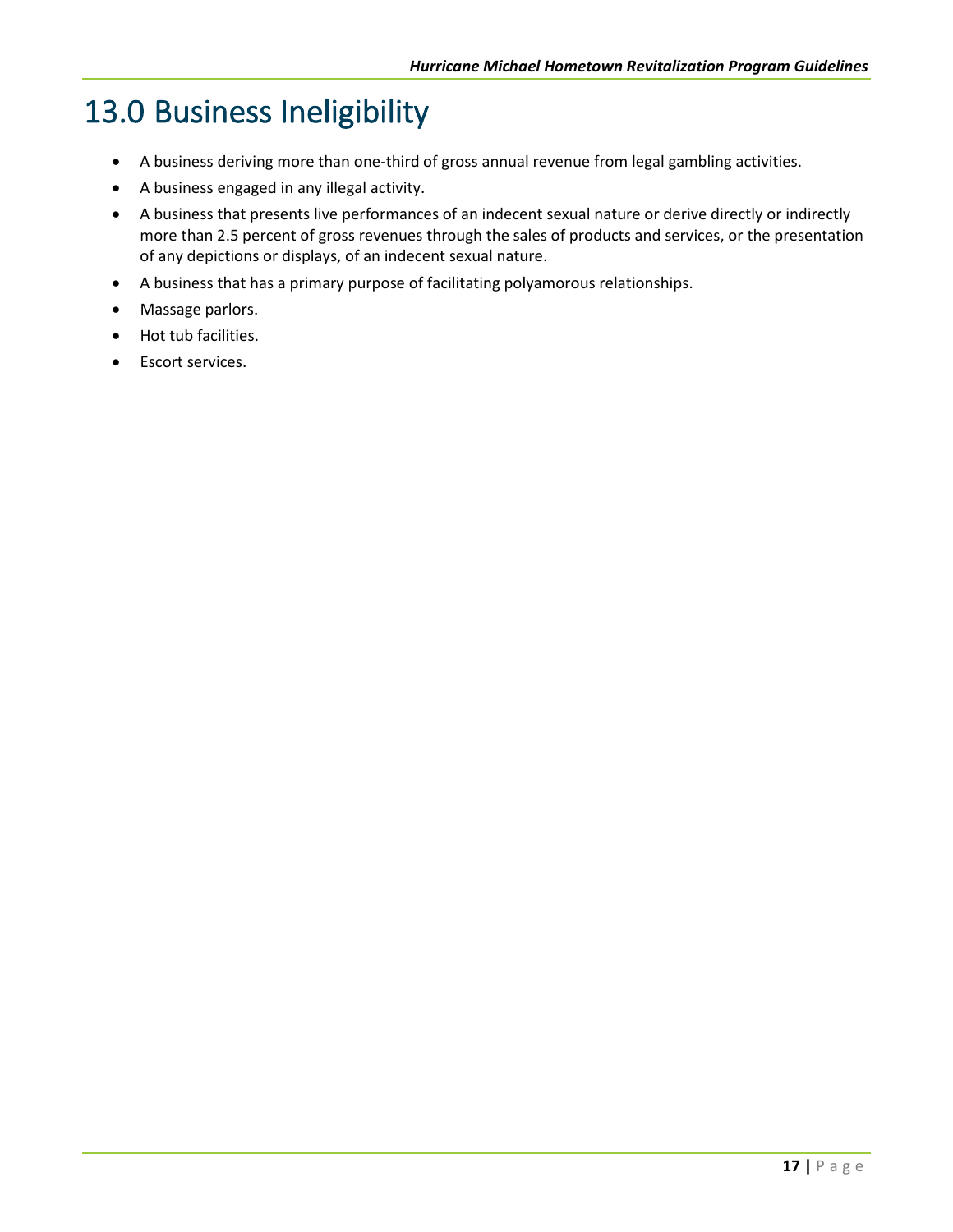### <span id="page-21-0"></span>14.0 Environmental Clearance

All CDBG-DR activities are to comply with the provisions of the National Environmental Policy Act of 1969 (NEPA), as well as all HUD environmental regulations provided in 24 CFR part 58. All subrecipients will be responsible for determining the appropriate level of environmental clearance required for the project, conducting the required environmental study, and supplying the information to DEO. The environmental clearance must be completed and approved prior to any release of funds for the project or construction commencing. If an identified environmental condition for a site or project cannot be cleared, the site or project may not be an eligible location for CDBG-DR activities and many be deemed ineligible for funding.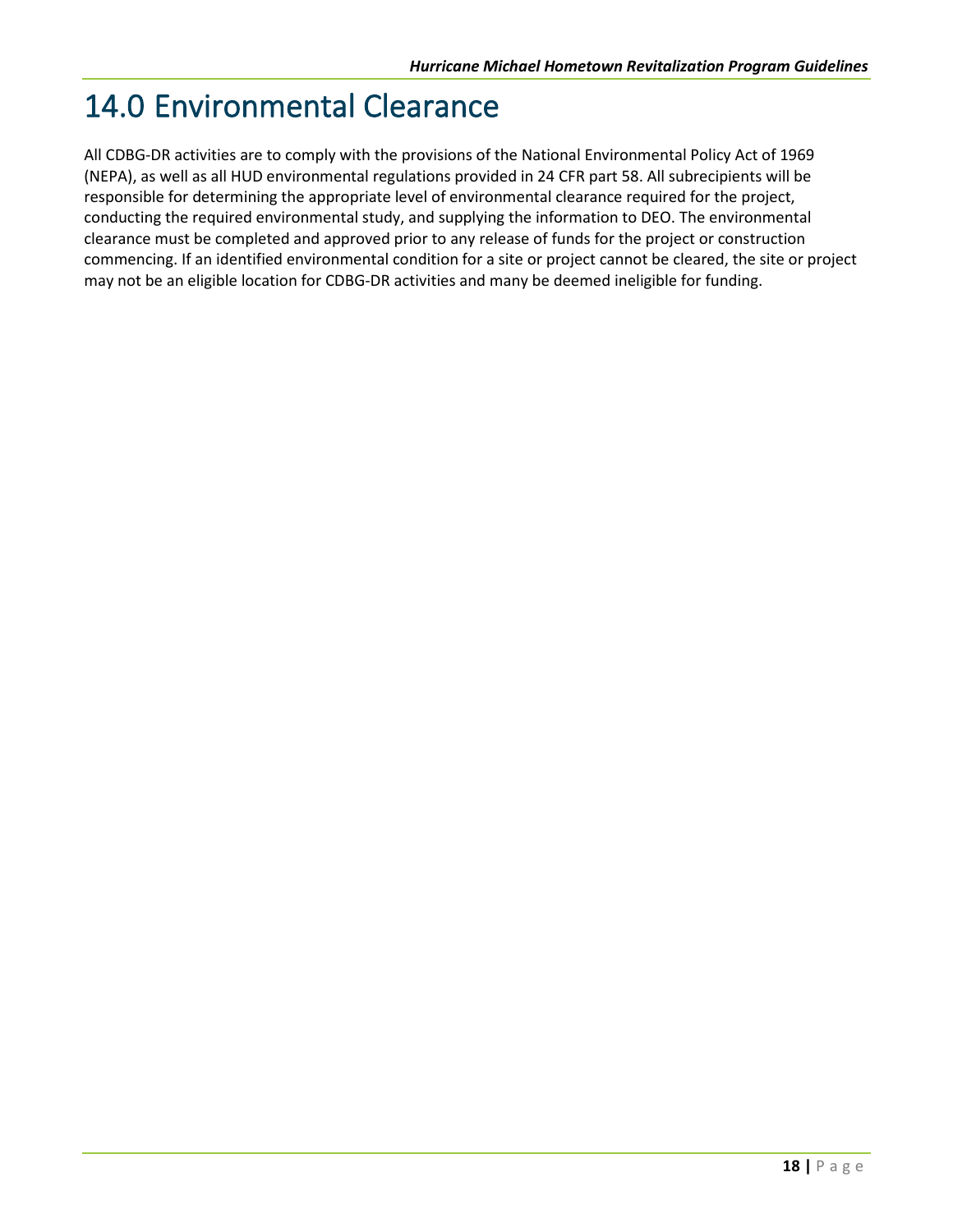## <span id="page-22-0"></span>15.0 Duplication of Benefits

Eligible entities may have previously received assistance from other sources for the same purpose as the HRP. Under the requirements of The Robert T. Stafford Disaster Assistance and Emergency Relief Act, as interpreted and applied by HUD, DEO, and its subrecipients, DEO and subrecipients must take into account certain aid received by a person or entity in determining the amount of assistance which can be granted. DEO and subrecipients must follow HUD's Duplication of Benefits (DOB) Guidance. Individual applicants and entities must provide any information on benefits received that may create a DOB during the application process and upon request. The subrecipient must perform due diligence verification of DOB information.

The Supplemental Appropriations Act authoring CDBG funding and the Stafford Act include restrictions on using CDBG-DR program funds to provide assistance when other entities have already funded all or a portion of the activity. The Stafford Act also contains eligibility requirements for recipients who have received prior disaster funding based upon whether or not they are in compliance with requirements associated with receipt of those funds. Where applicable, recipients must be in compliance with these restrictions or funding will be denied. Applicants and partner entities must report all financial assistance, other local, state, or federal programs, private or non-profit charitable organizations and other assistance received for the purpose for which the participant is applying for, and receiving, funding or services.

Funds provided by any federal, state, or local government entity, or non-profit or private source intended for the same purpose as the HRP are considered a DOB and under federal law must be deducted from the assistance provided by the HRP. Any additional funds paid to entities for the same purpose as the HRP after the HRP projects are completed must be returned to DEO. Entities in the HRP must agree to repay any duplicative assistance considered a duplication of benefits.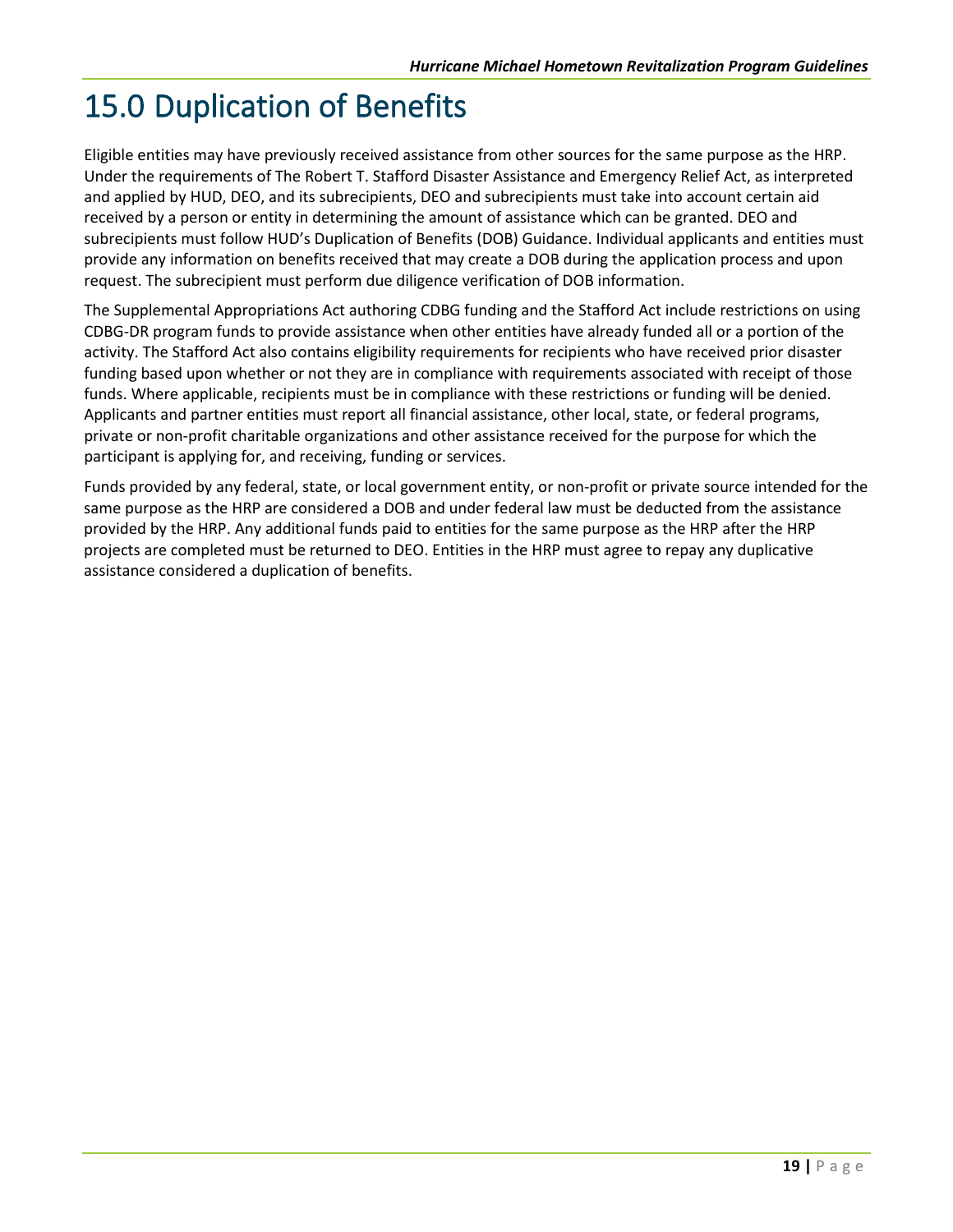# <span id="page-23-0"></span>16.0 Subrogation

Subrogation is a legal doctrine that allows one person to take on the rights of another. In the context of disaster recovery grants, a HRP subrecipient must enter into a subrogation agreement where the funding agency (DEO) obtains the right to collect any additional payments the subrecipient receives for the same purpose after the subrecipient has entered into a grant agreement for HRP benefits.

All duplicative funding received must be remitted to or accounted for by the program, regardless of when it is received by the subrecipient. If a subrecipient receives additional funding for the same purpose as the HRP award, including after the HRP award is executed or HRP services are completed, the subrecipient is required to report the additional funding to the program.

By accepting the award, subrecipient agrees that they will report any duplicative funds to the program whenever received. Upon receipt of a report that additional benefits have been received, the program will recalculate the subrecipient's award and provide instructions whether the subrecipient's award will be reduced by such amount, or whether the subrecipient must remit such amounts to the program as reimbursement (when additional assistance received after program disbursements). Each subrecipient will execute and be bound by a subrogation agreement.

Entities listed in the subrecipient application must also agree to subrogate (commit to the state of Florida) any future payments they may receive after award from any sources that represent a potential duplication of benefits. The subrogation agreement requires the subrecipient to notify DEO if additional funds are received and to assist DEO in collecting any amounts owed to them from these sources. All parties shall comply with standard anti-fraud measures. DEO will exercise all normal due diligence in collection of amounts owed through contact with awardees and will pursue investigation and collection efforts which may include demand letters, small claims court, filing of judgments, and/or other collection activity. Collection activity following demand letters will be determined in consultation with DEO and/or the Florida Attorney General's Office.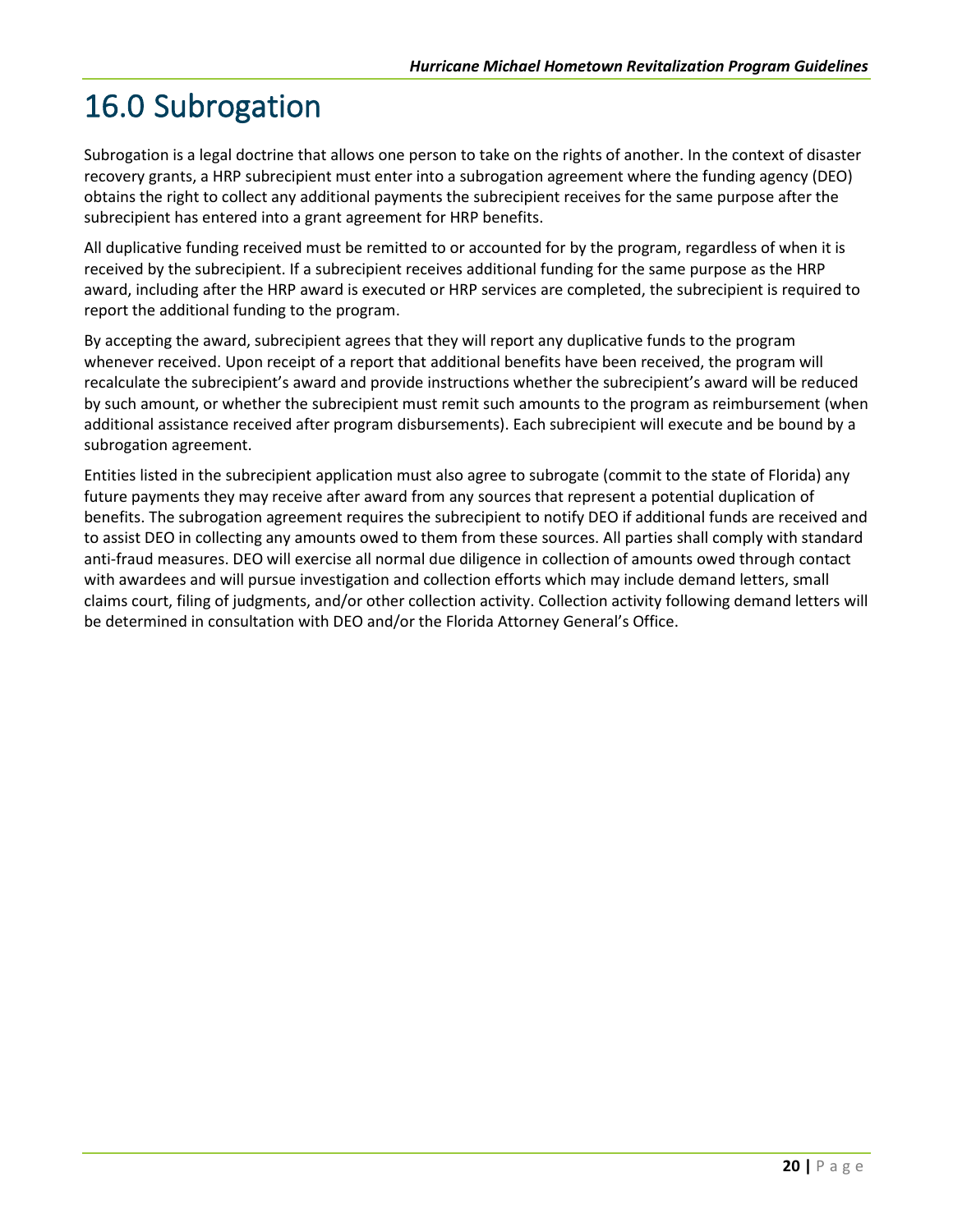# <span id="page-24-0"></span>17.0 CDBG-DR Compliance

All applicants with proposals approved for CDBG-DR funds under this application must execute a subrecipient agreement with DEO which will specify all terms and conditions for successful program and/or project and compliance management of a grant. The DEO subrecipient agreement will include, but is not limited to, the following topics:

### <span id="page-24-1"></span>17.1 National Objectives

All activities must meet one of the national objectives set out in the Housing and Community Development Act, with at least 70 percent of the dollars going towards projects benefiting LMI persons. In the Rebuild Florida Hometown Revitalization Program, the three National Objectives that will be addressed are:

- 1. Benefit LMI persons;
- 2. Slum and Blight; or
- 3. Meet an urgent need.

#### <span id="page-24-2"></span>17.2 Cross-Cutting Federal Regulations

DEO requires projects or programs selected for CDBG-DR funding to meet HUD crosscutting federal regulations, such as NEPA environmental review, duplication of benefits, fair housing, Section 3 employment, Davis Bacon wages and others which will be specified in the subrecipient funding agreement. For more information please see:

<https://www.hudexchange.info/resources/documents/CDBG-DR-Cross-CuttingTraining-Resources.pdf>

#### <span id="page-24-3"></span>17.3 Citizen Participation Requirements

All applicants must submit evidence of a publicly noticed meeting or public comment period to discuss the proposed project and application for the HRP. Counties eligible to receive funds must consider the needs of all municipalities (and federally recognized tribes) within the incorporated and unincorporated area of the county (and reservations contiguous to the county).

Due to the impacts of COVID-19, DEO is allowing applicants to receive public input on their HRP application by the following meeting formats:

- 1. Posting information about the project online: An applicant posts the information about the project and the program to its public website and allows for 14-day public comment period. Please submit a copy of the post and any public comments to DEO as part of the application. In choosing this option for public comment, the entity will still need to follow proper public noticing guidelines such as advertising the posting in a newspaper of general circulation for five (5) days.
- 2. Virtual public meetings: An applicant would need to supply the same documentation that would normally be required to demonstrate if a meeting was held, including minutes and a public meeting notice.

Evidence of public meeting with city and tribal governments must meet the following requirements:

- Notice of the public meeting must be provided at least five (5) days prior to the meeting.
- Documentation of the meeting must include sign-in sheets and minutes.

Prior to applying for CDBG-DR funding, applicants are required to post a public notice in a newspaper of general circulation and to their website that states the types of projects to be undertaken, the source and amount of funding available for the activities, the date by which comments must be made and a contact person for a copy of the proposed application. Applicants must provide for a 10-day comment period, which must be published prior to the submission of the application.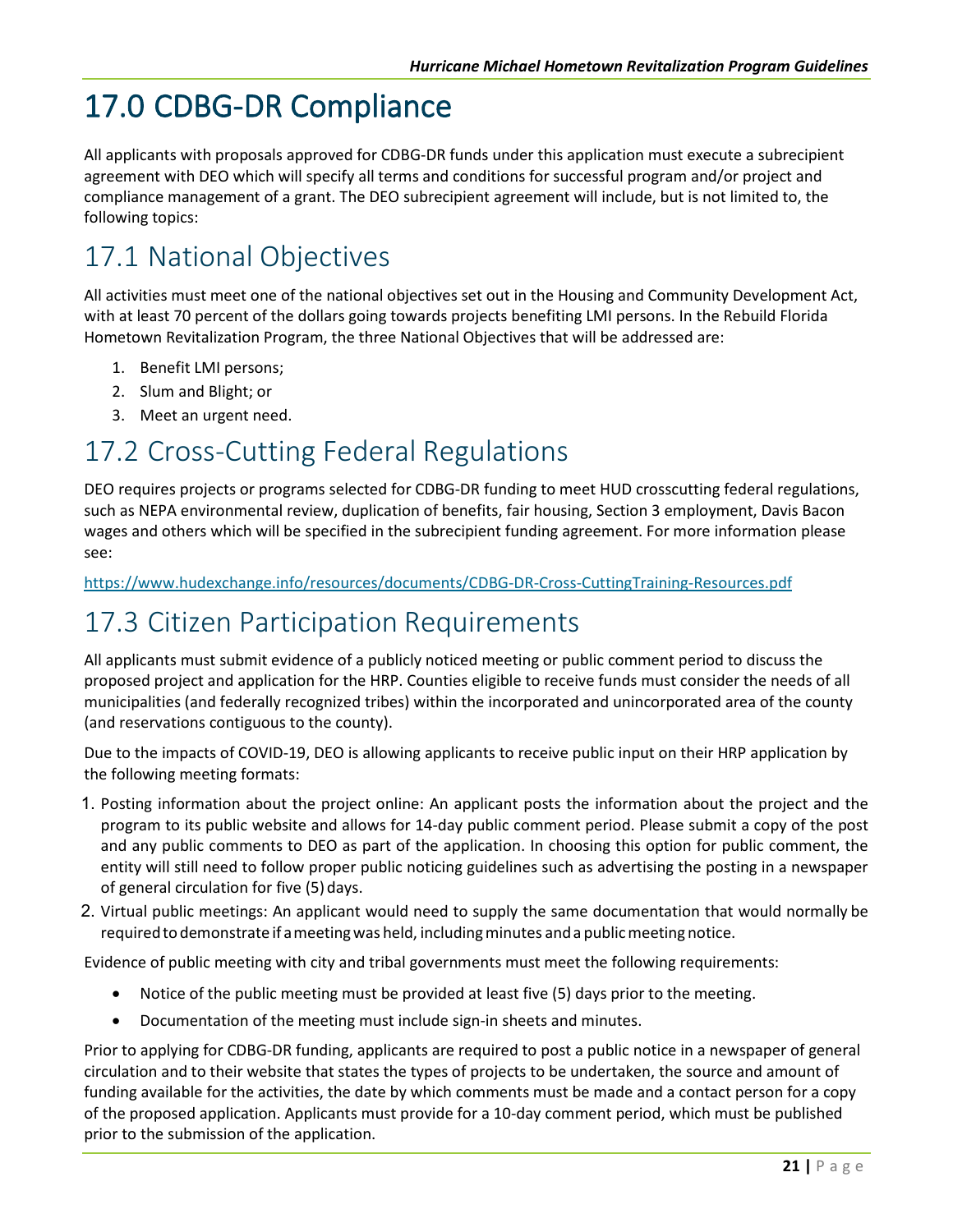Evidence of the public notice must meet the following requirements:

- Documentation of newspaper advertisement.
- Print-out of county webpage showing public notice.
- Documentation that the needs of non-English speaking citizens have been met where a significant number of non-English speaking citizens can be reasonably expected to participate. In this case, documentation will need to be translated into Spanish.

#### <span id="page-25-0"></span>17.4 Use of CDBG-DR as Match

Funds may be used to meet a matching, share, or contribution requirement for another federal program when used to carry out an eligible CDBG-DR activity. This includes programs or activities administered by the Federal Emergency Management Agency (FEMA) or the U.S. Army Corps of Engineers (USACE). By law, the amount of CDBG-DR funds that may be contributed to a USACE project is \$250,000 or less. Note that the Appropriations Act prohibits supplanting the use of CDBG-DR funds for any activity reimbursable by, or for which funds are also made available, by FEMA or USACE.

#### <span id="page-25-1"></span>17.5 System of Record and Compliance Verifications

Subrecipients will be required to submit information and reports in the means, format, and frequency required by DEO.

#### <span id="page-25-2"></span>17.6 Anti-Fraud, Waste, and Abuse

Rebuild Florida constituents, employees and contractors may report suspected fraud, waste, or abuse by contacting Constituent Management Services staff, submitting information via the Report Fraud, Waste or Abuse online form [\(http://floridajobs.org/rebuildflorida/report;](http://floridajobs.org/rebuildflorida/report) (all contact information fields are optional to allow for anonymity) or by sending an e-mail to [cdbgdr\\_antifraudwasteabuse@deo.myflorida.c](mailto:cdbg-dr_antifraudwasteabuse@deo.myflorida.com)om.

All suspected cases of fraud will be taken seriously, and complaints will be reported to OLTR's Compliance and Reporting Manager and DEO's Office of the Inspector General a[t OIG@deo.myflorida.com. I](mailto:OIG@deo.myflorida.com)f DEO's OIG determines that it is appropriate, it will coordinate its investigation with agencies such as the Florida Office of the Inspector General, the Florida Office of the Attorney General, or the Florida Department of Business and Professional Regulation.

All substantiated cases of fraud, waste, or abuse of government funds will be forwarded to the United States Department of Housing and Urban Development (HUD), Office of Inspector General (OIG) Fraud Hotline (phone: 1-800-347-3735 or email: [hotline@hudoig.gov\) a](mailto:hotline@hudoig.gov)nd DEO's HUD Community Planning and Development (CPD) Representative. *OLTR must provide a timely response within 15 working days of the receipt of a complaint, as stated in 84 FR 169.*

Office of Long-Term Resiliency's comprehensive Anti-Fraud Waste and Abuse Policy can be found [here.](http://www.floridajobs.org/docs/default-source/office-of-disaster-recovery/office-of-disaster-recovery-main-page/afwa-policy_updated-3-30-21.pdf?sfvrsn=20e441b0_8)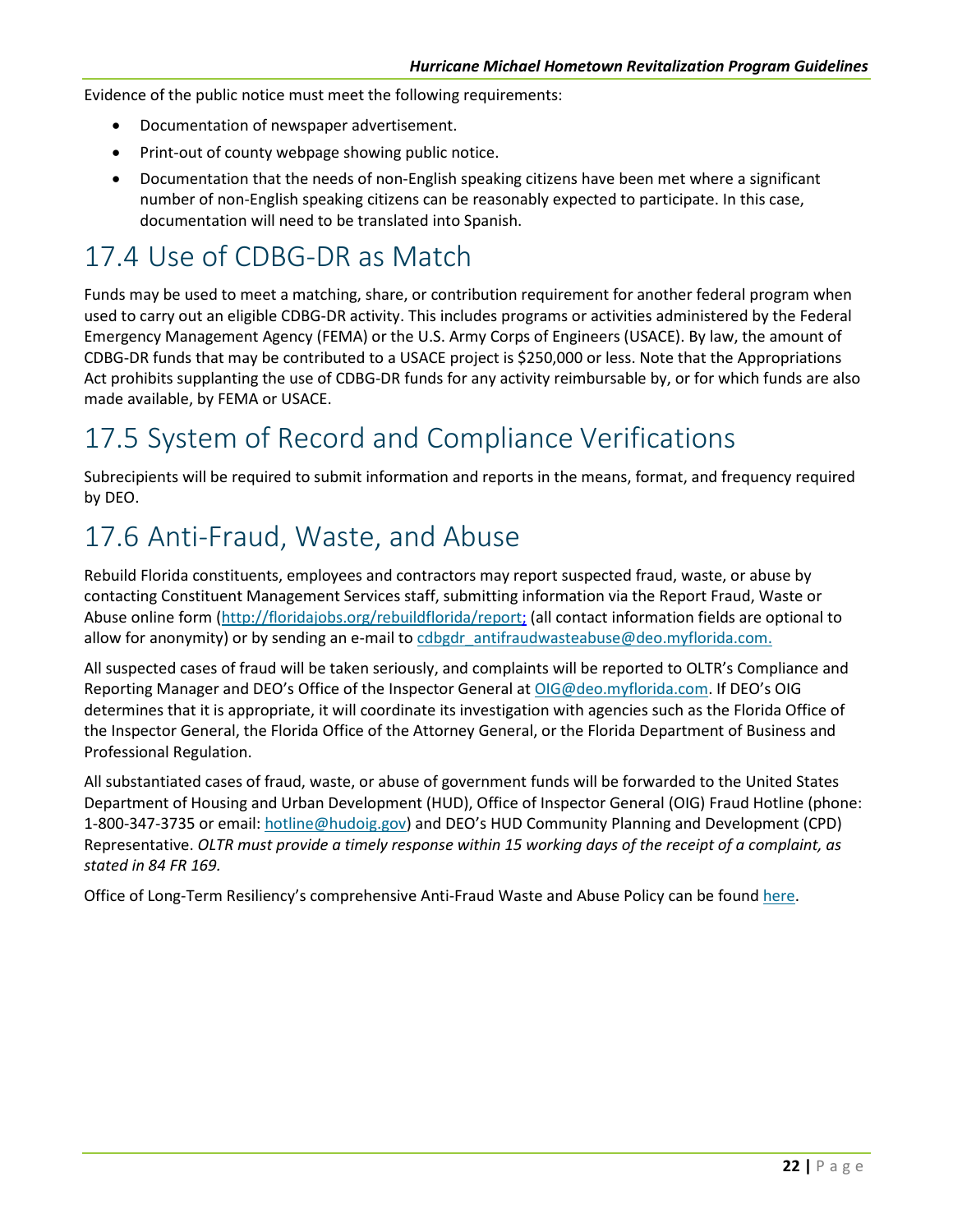## <span id="page-26-0"></span>18.0 CDBG-DR Costs Guidance

Applicants in their budget proposals must include all costs related to the construction and ongoing, necessary maintenance, of the project.

DEO will apply the following standards in the analysis and ongoing compliance review of allowable costs. Please se[e https://files.hudexchange.info/resources/documents/CDBG-DR-Cost-Types-Summary.pdf](https://files.hudexchange.info/resources/documents/CDBG-DR-Cost-Types-Summary.pdf) for HUD guidance as outlined in 2 CFR 200 Subpart E, all costs must meet four (4) criteria:

- **Necessary**: CDBG-DR funding will fill a necessary gap to address an unmet need that cannot be filled by another funding source. This is demonstrated by conducting a duplication of benefits analysis and calculation for each activity.
- **Reasonable**: Costs do not exceed what a prudent person would incur under similar circumstances as demonstrated by the market price for comparable goods andservices.
- **Allowable**: Costs must be allowable under CDBG-DR rules and regulations and under 2 CFR 200 Subpart E. Some costssuch aslobbying, entertainment, and alcohol are never allowed under any circumstances.
- <span id="page-26-1"></span>• **Allocable**: Costs must be clearly allocated, meaning the cost is assigned to a CDBG eligible activity with a methodology for determining where to attributecost.

Activity Delivery Costs must be tied to the time staff and contractors dedicate to a specific project. Applicants must show how the proposed Activity Delivery Costs are or will be cost reasonable through procurement of professional services and/or cost of in-house staff to provide program or project related services. All Activity Delivery Costs must be included as part of the total project costs in a request for CDBG-DR funding. Please include a cost reasonable estimate for all administrative costs associated with the proposed project. Conflict of Interest

State officials and employees, DEO employees, subrecipients, contractors, and consultants who exercise function with respect to CDBG-DR activities or who are in a position to participate in a decision-making process or gain inside information with regard to such activities, are prohibited from receiving any benefit from the activity either for themselves or for those with whom they have family or business ties, during their tenure.

For purposes of this section, "family" is defined to include parents (including mother-in-law and father-in- law), grandparents, siblings (including sister-in-law and brother-in-law) and children of an official covered under the conflict of interest regulations at 24 CFR 570.489(h).

An exception to the conflict of interest provision may be granted should it be determined that all the concerns generated by the potential conflict of interest have been adequately and publicly addressed and that an exception would serve to further the purposes of Title I of the Housing and Community Development Act of 1974 and the effective administration of the program. No party will enter into a conflict of interest until a request for an exception has been granted by DEO.

#### <span id="page-26-2"></span>18.1 Public Records

Pursuant to Article 1, Section 24, Florida Constitution, and Chapter 119, Florida Statutes, DEO is subject to Florida's public records laws. Accordingly, unless an exemption exists, all records produced or received pursuant to law or in connection with the official business of DEO can be requested and provided for inspection. Subrecipients participating in the HRP are also subject to Florida's public records laws. All public records requests made to DEO will be processed in accordance with DEO Administrative Policy 1.06, Processing Public Records Request. Public records held by subrecipients may be requested by contacting the relevant subrecipient.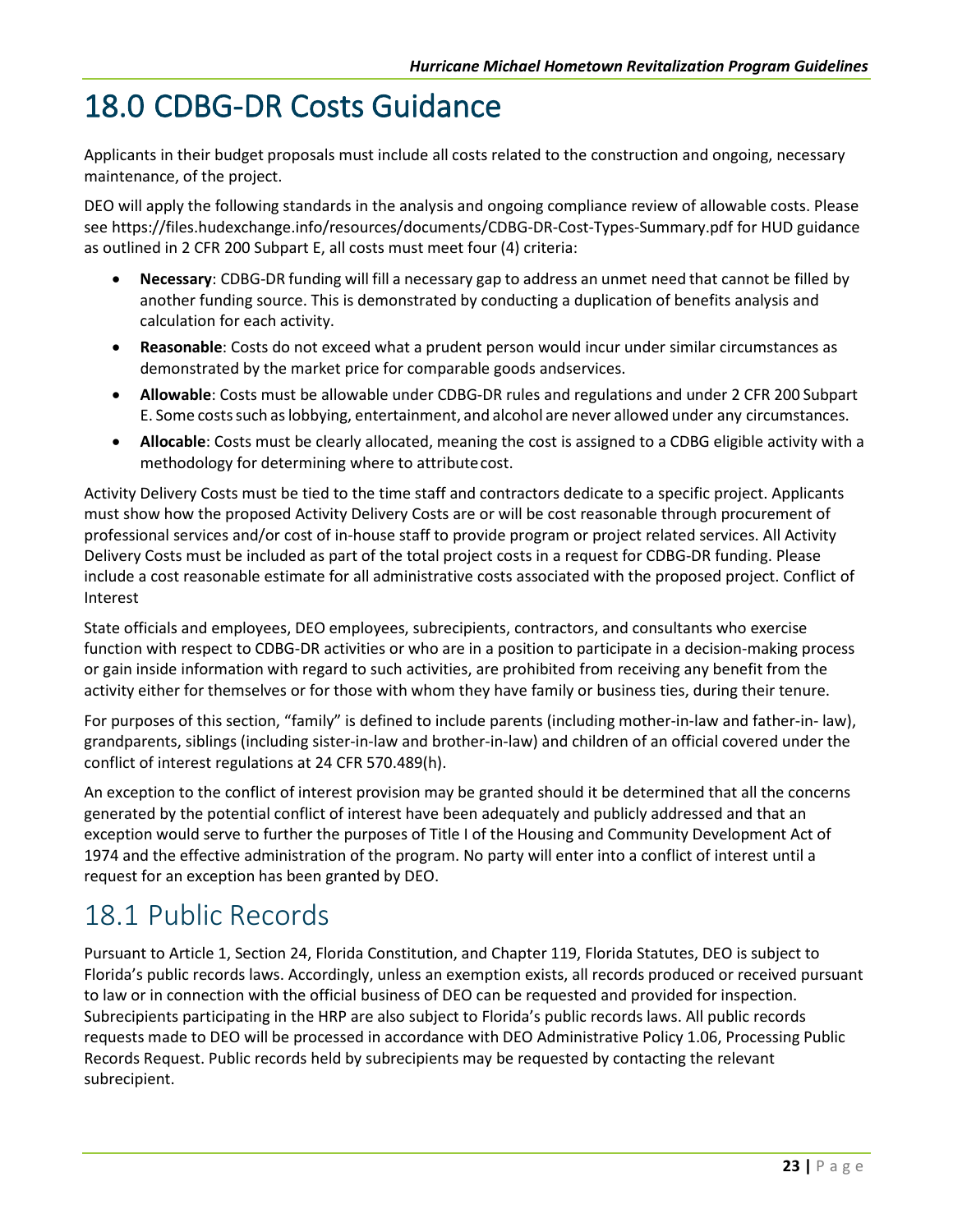### <span id="page-27-0"></span>19.0 Application Procedures

NOTE: The application submission cycle will officially open on November 16, 2020 through April 16, 2021. DEO will take questions about HRP throughout the application process. Please email any question regarding the application to:

#### [CDBG-DRMichaelHRP@deo.myflorida.com.](mailto:CDBG-DRMichaelHRP@deo.myflorida.com)

All eligible applicants are invited to visit the Hurricane Michael Rebuild Florida Hometown Revitalization Program webpage and click on "Online Application" found at the following link[:](http://www.floridajobs.org/community-planning-and-development/assistance-for-governments-and-organizations/disaster-recovery-initiative/hurricane-michael) [http://www.floridajobs.org/community-planning-and-development/assistance-for-governments-](http://www.floridajobs.org/community-planning-and-development/assistance-for-governments-and-organizations/disaster-recovery-initiative/hurricane-michael) [and](http://www.floridajobs.org/community-planning-and-development/assistance-for-governments-and-organizations/disaster-recovery-initiative/hurricane-michael)[organizations/disaster-recovery-initiative/hurricane-michael.](http://www.floridajobs.org/community-planning-and-development/assistance-for-governments-and-organizations/disaster-recovery-initiative/hurricane-michael) The applicant will then be prompted to provide contact information and an email address. Once registered, the applicant will receive an individualized application link via the provided email.

All eligible applicants will be expected to complete and submit all required attachments to the application which are listed below. DEO may request additional supporting documents during the application review period and site visit period.

- Cover letter detailing the project and the importance to the community that the project will serve.
- Project budget estimates. Please include all estimates for administration of the grant in the budget. If an applicant is attempting to leverage funds from another program or is committing additional local funds, please clearly list these funds on the budgetworksheet.
- Projected project work plan, including which segments ofthe project are expectedto be carried out by contractors or applicant staff.
- Organization Chart or Schedule of Team Roles, such as staff, contractor, vendor and community partners illustrating theirroles andresponsibilities asitrelatestothe proposed project.
- Public Meeting Notice, which includes meeting agenda, meeting minutes, and any received public comments pertaining to the proposed project.
- Maps illustrating the following:
	- o Total service area;
	- o Proposed project area;
	- o Zoning of proposed project area; and
	- o Most recent flood plain map of the proposed project area.
- Pictures of damage caused by Hurricane Michael and the current condition. Applicants will have the ability to upload up to ten (10) pictures of the damage caused to the project/project area and the current conditions of the project/project area.
- Documentation of REDI eligibility.
- List of businesses to be assisted in proposed project. Also, include FEIN for each business.

DEO will score each proposed project separately based on information provided in the application packet. DEO reserves the option to fund none, a selection of, or all of the project proposed by an applicant.

DEO will conduct site visits and reserves the opportunity to interview applicants and request follow-up clarification information.

If an applicant is planning to submit more than one project proposal, please fill out a different application packet for each of the proposed projects.